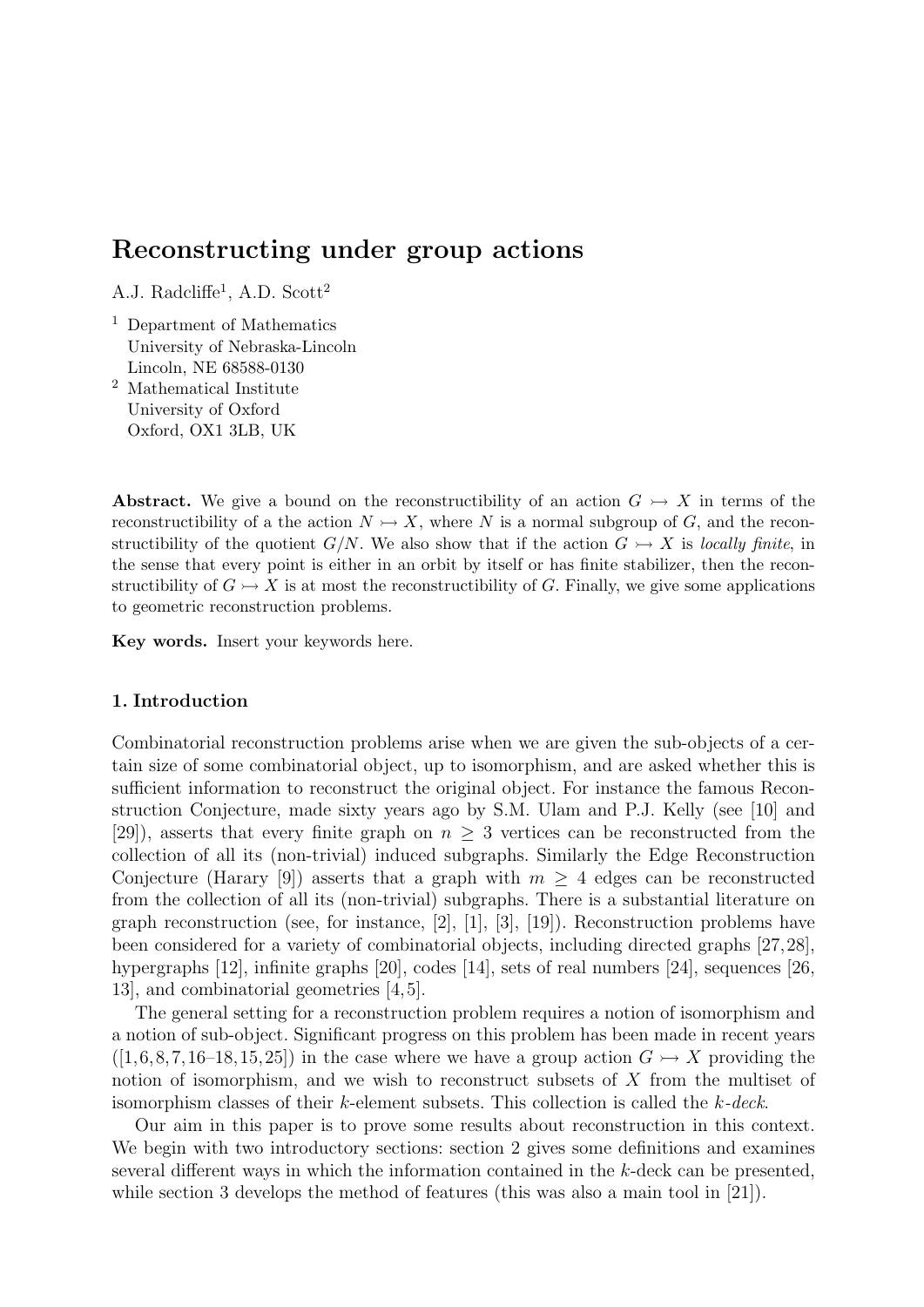In section 4, we address the question of which actions of a fixed group  $G$  are the hardest to reconstruct. We prove that the (left) regular action of G on itself is the hardest to reconstruct among all locally finite actions: in particular, if G is finite then the reconstructibility of any action of G is at most the reconstructibility of the regular action.

In section 5, we consider the relationship between the reconstructibilities of a group  $G$ acting on a set X and the action of a normal subgroup  $N \triangleleft G$ . We show that, provided the action of  $G/N$  on N-isomorphism classes in X is locally finite, the reconstructibility of the action of  $G$  is at most the product of the reconstructibility of the action of  $N$  and the reconstructibility of the regular action of  $G/N$ . As a corollary, we show that, for groups G and H, the reconstructibility of  $G \times H$  is at most the product of the reconstructibilities of  $G$  and  $H$ .

In the final section, we give some applications to geometrical reconstruction problems.

## 2. Decks and Definitions

In [23] the current authors introduced some new techniques to the problem of reconstructing subsets under group action. In that paper we considered subsets of the cyclic group  $\mathbb{Z}_n$  under the natural action of  $\mathbb{Z}_n$  on itself. Our techniques involved considering the group ring  $\mathbb{Q}\mathbb{Z}_n$ , and extending the notions of deck and reconstructibility to elements of  $\mathbb{Q}\mathbb{Z}_n$ . Thus a subset of  $\mathbb{Z}_n$  was regarded as merely a special case of a rational-valued weight function on  $\mathbb{Z}_n$ . A multiset in the group can (of course) also be regarded as an element of the group ring, and there is little difference between the problem of reconstructing a general rational-valued weight function on  $\mathbb{Z}_n$  and that of reconstructing a general multiset in  $\mathbb{Z}_n$ . A Fourier-analytic approach was used in [23] to give bounds on the reconstructibility of rational-valued functions; this approach was extended by Pebody [22], who determined the reconstructibility of all finite Abelian groups, showing in particular that the reconstructibility of  $\mathbb{Z}_n$  acting on itself is at most 6. This was used in [21] to show that the reconstructibility of finite multisets of  $\mathbb{R}^2$  under the action of the group of rigid motions is finite.

Since we make use of some of the same techniques as [21] in the current paper we present in this section a careful discussion of our conventions regarding multisets, and a careful analysis of the relationship between the k-deck in its traditional form, and the extended notion presented in [23].

## 2.1. Multisets

We begin by discussing some of the conventions we adopt with respect to multisets.

**Definition 1.** A multiset S in a ground set X is formally a function

$$
m_S: X \to \mathbb{N}
$$

recording, for each element of  $X$ , the number of times it appears in  $S$ . The multiplicity of x as an element of the multiset S is  $m_S(x)$  and the size |K| of a multiset K is the sum of the multiplicities of its elements. This might be infinite, though we will frequently restrict our attention to finite multisets in X. The support of a multiset  $S$  in  $X$  is the set  ${\rm supp}(S) = \{x \in X : m_S(x) > 0\}$ . We write  $\mathcal{M}(X)$  for the collection of all finite multisets in X.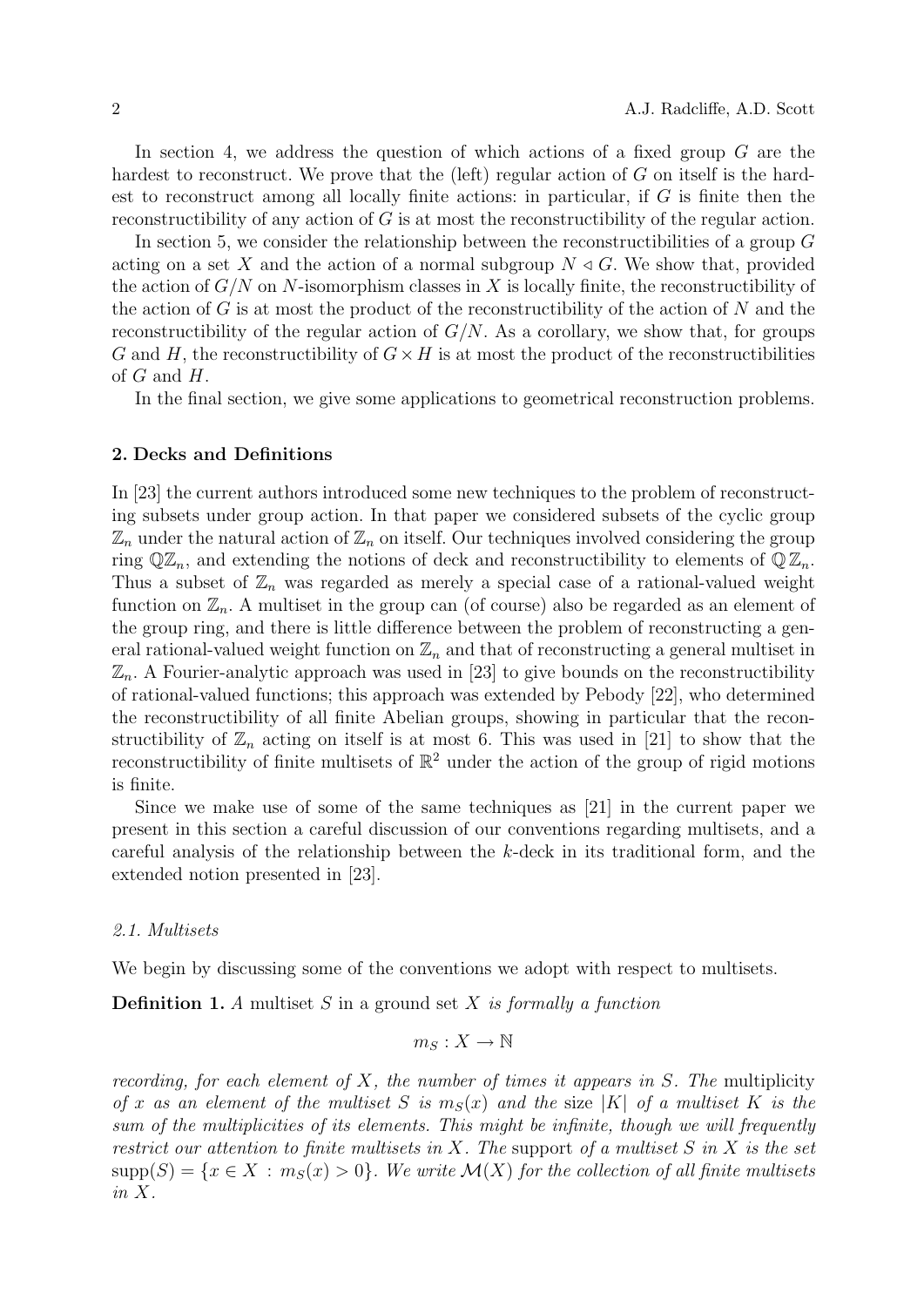**Definition 2.** We say that a multiset K is contained in a multiset S if  $m_X(x) \le m_S(x)$ for every  $x \in X$ . We shall abuse terminology slightly and talk about the collection of all subsets of S, when we in fact mean the collection of all multisets contained in S. We write  $P(S)$  for this collection. It is important to notice that  $P(S)$  is itself a multiset, typically containing various sub-multisets of S multiple times: we adopt the convention that the multiplicity of  $T \subset S$  in  $\mathcal{P}(S)$  is given by

$$
m_{\mathcal{P}(S)}(T) = \prod_{x \in \text{supp}(T)} \binom{m_S(x)}{m_T(x)}.
$$

With this convention we have  $|\mathcal{P}(S)| = 2^n$  whenever  $|S| = n$ .

At times we wish to only discuss multisets of a certain size. We therefore define the multisets

$$
\mathcal{P}^{(\leq k)}(S) = \{T \in \mathcal{P}(S) : |T| \leq k\}
$$

$$
\mathcal{M}^{(\leq k)}(X) = \{S \in \mathcal{M}(X) : |S| \leq k\}
$$

$$
\mathcal{P}^{(k)}(S) = \{T \in \mathcal{P}(S) : |T| = k\}
$$

$$
\mathcal{M}^{(k)}(X) = \{S \in \mathcal{M}(X) : |S| = k\}.
$$

Definition 3. When we have multisets in the picture we also have to consider two different, and equally natural, notions of union. The multiset union of a collection  $S$  of multisets (or sets) is the multiset  $\bigoplus_{S\in\mathcal{S}}S$  in which each element has multiplicity equal to the sum of its multiplicities in each multiset in S. The set union  $\bigcup_{S\in\mathcal{S}}S$  gives to each element the maximum multiplicity with which it appears in any element of  $S$ .

### 2.2. Reconstruction and symmetry

In the following we suppose that a group action  $G \rightarrow X$  has been specified. We write the group action generically as  $(q, x) \mapsto q.x$ . We first fix some standard notation from the theory of group actions, and then discuss the definitions relevant to reconstruction. Clearly the action on X naturally induces an action on  $\mathcal{M}(X)$  by  $g.S = \{g.x : x \in S\}.$ Written in terms of multiplicities this states that  $m_{g,S}(x) = m_S(g^{-1}x)$ .

**Definition 4.** If K is a finite multiset in X we write  $Fix(K)$  for the subgroup of G which fixes K pointwise, and  $\text{Stab}(K)$  for the subgroup fixing K as a multiset. In other words

$$
Fix(K) = \{ g \in G : g.x = x, \forall x \in K \}
$$

$$
Stab(K) = \{ g \in G : g.K = K \}.
$$

**Definition 5.** Given two multisets  $S, T$  in X we say that they are isomorphic, and write  $S \simeq T$ , if there exists  $g \in G$  such that  $g.S = T$ . The collection of all multisets in X isomorphic to S is the isomorphism class of S, written  $[S]_G$  (or simply  $[S]$  if the group action is sufficiently clear).

**Definition 6.** If S is a multiset in X then the k-deck of S is the multiset  $D_k(S)$  =  $\{[K]_G : K \in \mathcal{P}(S), |K| \leq k\}$ . Note that if S is finite then

$$
|D_k(S)| = |\mathcal{P}^{(\leq k)}(S)| = \sum_{i=0}^k \binom{|S|}{i}.
$$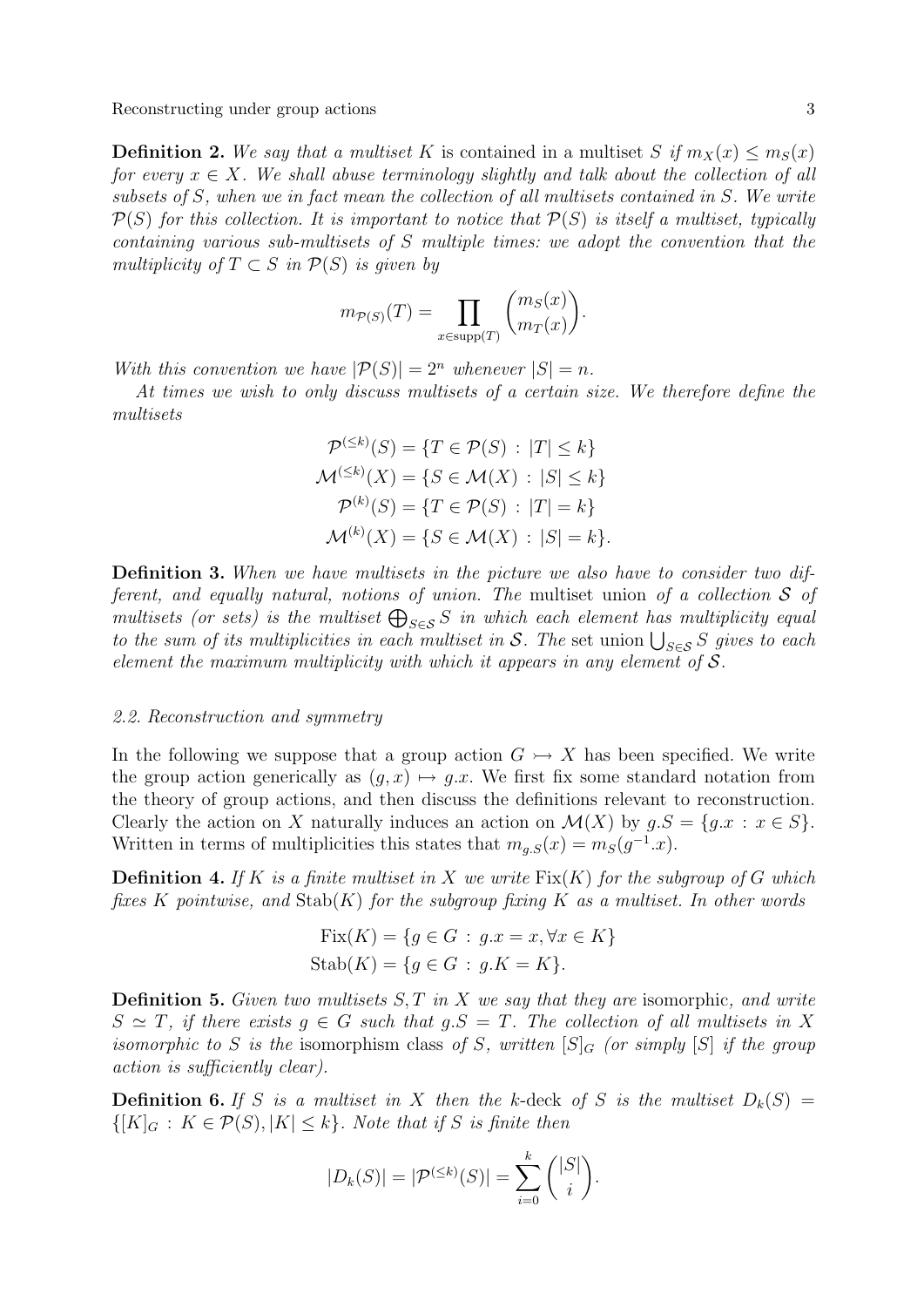We write  $m_S([K]) = |\{L \in \mathcal{P}(S) : L \simeq K\}|$  for the multiplicity of  $[K]$  in  $D_k(S)$  (where  $|K| \leq k$ . Thus

$$
m_S([K]) = \sum_{L \simeq K} m_S(L).
$$

If we want to emphasize the particular group acting, we will write  $D_k(G \rightarrow S)$ .

**Definition 7.** We say that a multiset S in X is reconstructible from its k-deck (or kreconstructible) if every  $T \subset X$  with  $D_k(T) = D_k(S)$  is isomorphic to S. Similarly, if  $f : \mathcal{M}(X) \to Y$  is an arbitrary function then we say  $f(S)$  is k-reconstructible if  $D_k(T) = D_k(S) \Rightarrow f(T) = f(S)$ . More generally we say that  $f : \mathcal{M}(X) \rightarrow Y$  is kreconstructible if  $f(S)$  is k-reconstructible for all  $S \subset X$ . This is equivalent to saying that f factors through the map  $S \mapsto D_k(S)$ . Note that if f is k-reconstructible it must depend only on  $[S]_G$ , since  $D_k(S)$  depends only on  $[S]_G$ . We will say that multisets in X are reconstructible from their k-decks if  $S \mapsto [S]_G$  is k-reconstructible. Sometimes we will be concerned with reconstruction based on data other than the k-deck. We say that one function f is reconstructible from another if f factors through g, and that f and g are mutually reconstructible if each factors through the other. Thus f and g are mutually reconstructible if  $f(S) = f(T)$  iff  $g(S) = g(T)$ .

**Definition 8.** We define the reconstructibility,  $r_N(G \rightarrow X)$ , of a group action  $G \rightarrow X$ to be the minimum  $k$  such that all finite multisets in  $X$  are reconstructible from their k-decks. We write  $r_N(G)$  for the reconstructibility of the (left)-regular action  $G \rightarrowtail G$ .

Remark 1. It is more traditional to define the k-deck in terms of the multiset  $\{[K]_G : K \in \mathcal{P}^{(k)}(S)\}$ of subsets of S of size exactly k. We shall refer to this as the *strict* k-deck of S. However this leads to problems if  $|S| < k$ , since all sets of size less than k contain exactly the same collection of isomorphism classes of subsets of size  $k$ , viz. the empty collection. We use the definition above in order to make the statement of our results clearer. It is important to note that, by the same argument as in Kelly's lemma [11], the k-deck as we define it is reconstructible from the stricter notion, provided  $k \leq |S| < \infty$ .

**Lemma 1.** If S is a finite multiset in X and  $|S| \geq k$  then the k-deck of S is reconstructible from the strict k-deck.

*Proof.* We prove first that the strict  $(k-1)$ -deck of S is reconstructible from the strict k-deck and proceed by induction. Consider then a fixed multiset  $L_0$  in X of size  $k-1$ . We will do a double sum over pairs L, K where  $L \simeq L_0$  is an element of the support of  $\mathcal{P}^{(k-1)}(S)$  and K is an element of  $\mathcal{P}^{(k)}(S)$  that contains L. Then

$$
m_S([L_0])(|S| - k + 1) = \sum_{L \in \text{Orb}(L_0)} \sum_{x \in X} m_S(L)(m_S(x) - m_L(x))
$$
  
= 
$$
\sum_{L \in \text{Orb}(L_0)} \sum_{\substack{K \in \mathcal{M}^{(k)}(X) \\ K = L \oplus \{x\}}} m_S(L)(m_S(x) - m_L(x))
$$
  
= 
$$
\sum_{K \in \mathcal{M}^{(k)}(X)} \sum_{\substack{L \in \text{Orb}(L_0) \\ L \subset K, K = L \oplus \{x\}}} (m_L(x) + 1) m_S(K)
$$
  
= 
$$
\sum_{K \in \mathcal{M}^{(k)}(X)} m_K([L_0]) m_S(K).
$$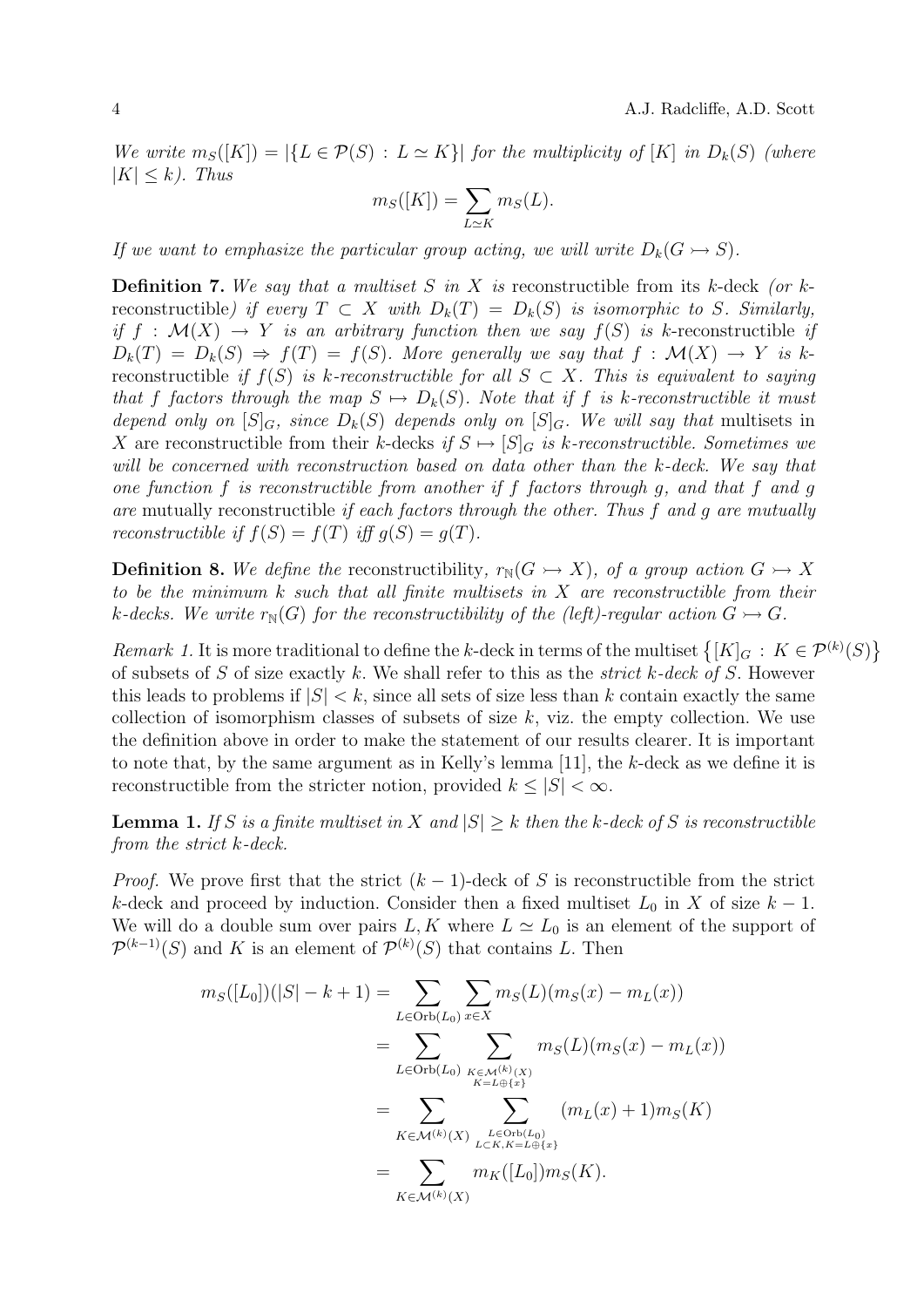Note that the third equality is true because if  $K = L \oplus \{x\}$  then

$$
\frac{m_S(K)}{m_S(L)} = \frac{m_S(x) - m_L(x)}{m_L(x) + 1}.
$$

Since  $m_K([L_0])$  is an isomorphism invariant of K, we are able to reconstruct  $\sum_K m_K([L_0])m_S(K)$ and hence  $m<sub>S</sub>(L<sub>0</sub>)$  from the strict k-deck of S.

### 2.3. Different notions of deck

Instead of working directly with the k-deck of a multiset, it is often convenient to work with a reconstructible function that encodes the same information in a different form (see, e.g., [13,26]). In this section we discuss the relationship between several ways in which the deck can be presented. We will suppose for the remainder of the section that we have a group action  $G \rightarrowtail X$  and a multiset S in X. We are concerned with the following objects.

- The function  $d_{S,k} : \mathcal{M}^{(\leq k)}(X) \to \mathbb{N} \cup {\infty}$  defined by

$$
d_{S,k}(K) = \sum_{g \in G} \prod_{x \in K} m_S(g.x) = \sum_{g \in G} \prod_{y \in \text{supp}(g.K)} m_S(y)^{m_{g.K}(y)}
$$

- The function  $\tilde{d}_{S,k} : \mathcal{M}^{(\leq k)}(X) \to \mathbb{N} \cup {\infty}$  defined by

$$
\tilde{d}_{S,k}(K) = \sum_{L \in \text{Orb}(K)} \prod_{x \in L} m_S(x) = \sum_{L \in \text{Orb}(K)} \prod_{x \in \text{supp}(L)} m_S(x)^{m_L(x)}
$$

– The  $k$ -deck of  $S$ , that is the multiset

$$
D_k(S) = \{ [K]_G : K \in \mathcal{P}(S), |K| \le k \},\
$$

or equivalently the function  $m_S$  on  $\mathcal{M}^{(\leq k)}(X)$  giving, for any K, the multiplicity of  $[K]$  in  $D_k(S)$ .

These three functions are very closely related, and in [23] we adopted  $d_{S,k}$  as our notion of deck. The other two functions arise from different ways of generalizing the notion of deck to cover multisets. and can be thought of as the deck "with or without replacement". Note that if all the multiplicities of elements of S are 1 then  $d_{S,k}(K) = m_S([K])$ , so that  $d_{S,k}$  and  $D_k(S)$  are equivalent.

We prove in this section that  $D_k(S)$  and  $\tilde{d}_{S,k}$  give identical information about S, and that  $d_{S,k}$  and  $d_{S,k}$  are mutually reconstructible under suitable finiteness conditions. In particular, if S and G are both finite then all three notions are mutually reconstructible.

Our setting will involve a finite ground set  $A$  acted on by a finite group  $H$ . Given a multiset K in X we let  $A = \text{supp}(K)$  and define polynomials  $p_K, g_K$  over variables  $(z_a)_{a \in A}$ by

$$
p_K = \prod_{a \in A} {z_a \choose m_K(a)}
$$

$$
q_K = \prod_{a \in A} z_a^{m_K(a)}.
$$

.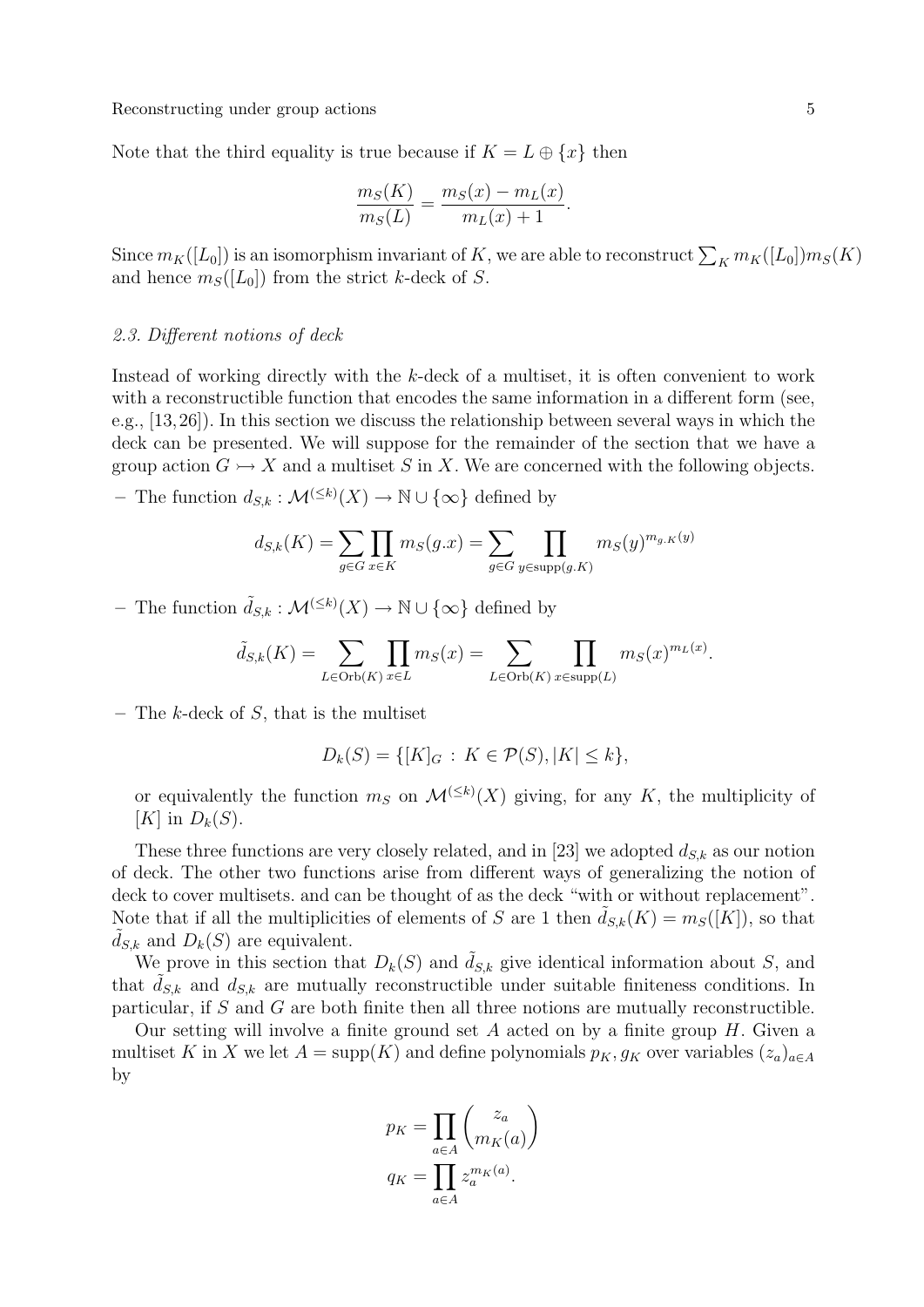It is clear that the polynomial  $p_K$  is a linear combination of the collection  $\{q_L : A \subset L \subset K\}$ and conversely. In other words, there exist rationals  $\lambda_{K,L}$  and  $\mu_{K,L}$  such that

$$
p_K = \sum_{A \subset L \subset K} \lambda_{K,L} q_L
$$

$$
q_K = \sum_{A \subset L \subset K} \mu_{K,L} p_L.
$$

**Lemma 2.** For all k the functions  $\tilde{d}_{S,k}$  and  $D_k(S)$  of S are mutually reconstructible.

*Proof.* Let S be a finite multiset in X. Set  $A = \text{supp}(S)$  and let T be a set of representatives for the left cosets of Fix(A). If K is a finite multiset of size k with  $K \subset S$  we define, for  $A \subset L \subset K$ ,  $s(L)$  to be the number of left cosets of  $Fix(A)$  in  $Stab(L)$ . (Note that  $s(L) \leq |\text{supp}(K)|!$ , so in particular  $s(L)$  is finite.)

Then for  $A\subset L\subset K$ 

$$
m_S([L]) = \sum_{L' \in \text{Orb}(L)} m_{\mathcal{P}(S)}(L')
$$
  
= 
$$
\frac{1}{s(L)} \sum_{g \in T} m_{\mathcal{P}(S)}(g.L)
$$
  
= 
$$
\frac{1}{s(L)} \sum_{g \in T} \prod_{x \in A} \binom{m_S(g.x)}{m_L(x)}
$$

and

$$
\tilde{d}_{S,k}(L) = \sum_{L' \in \text{Orb}(L)} \prod_{x \in \text{supp}(L')} m_S(x)^{m_{L'}(x)}
$$

$$
= \frac{1}{s(L)} \sum_{g \in T} \prod_{x \in A} m_S(g.x)^{m_L(x)}.
$$

So

$$
m_S([K]) = \frac{1}{s(K)} \sum_{g \in T} \sum_{A \subset L \subset K} \lambda_{K,L} \prod_{x \in A} m_S(g.x)^{m_L(x)}
$$

$$
= \sum_{A \subset L \subset K} \lambda_{K,L} \frac{s(L)}{s(K)} \tilde{d}_{S,k}(L).
$$

Similarly,

$$
\tilde{d}_{S,k}(K) = \frac{1}{s(K)} \sum_{g \in T} \sum_{A \subset L \subset K} \mu_{K,L} \prod_{x \in A} \binom{m_S(g.x)}{m_L(x)}
$$

$$
= \sum_{A \subset L \subset K} \mu_{K,L} \frac{s(L)}{s(K)} m_S([L]).
$$

**Lemma 3.** If S is a multiset in X and  $k \in \mathbb{N}$  then  $\tilde{d}_{S,k}$  is reconstructible from  $d_{S,k}$ . If in addition points in X have finite stabilizers then  $d_{S,k}$  and  $\tilde{d}_{S,k}$  are mutually reconstructible.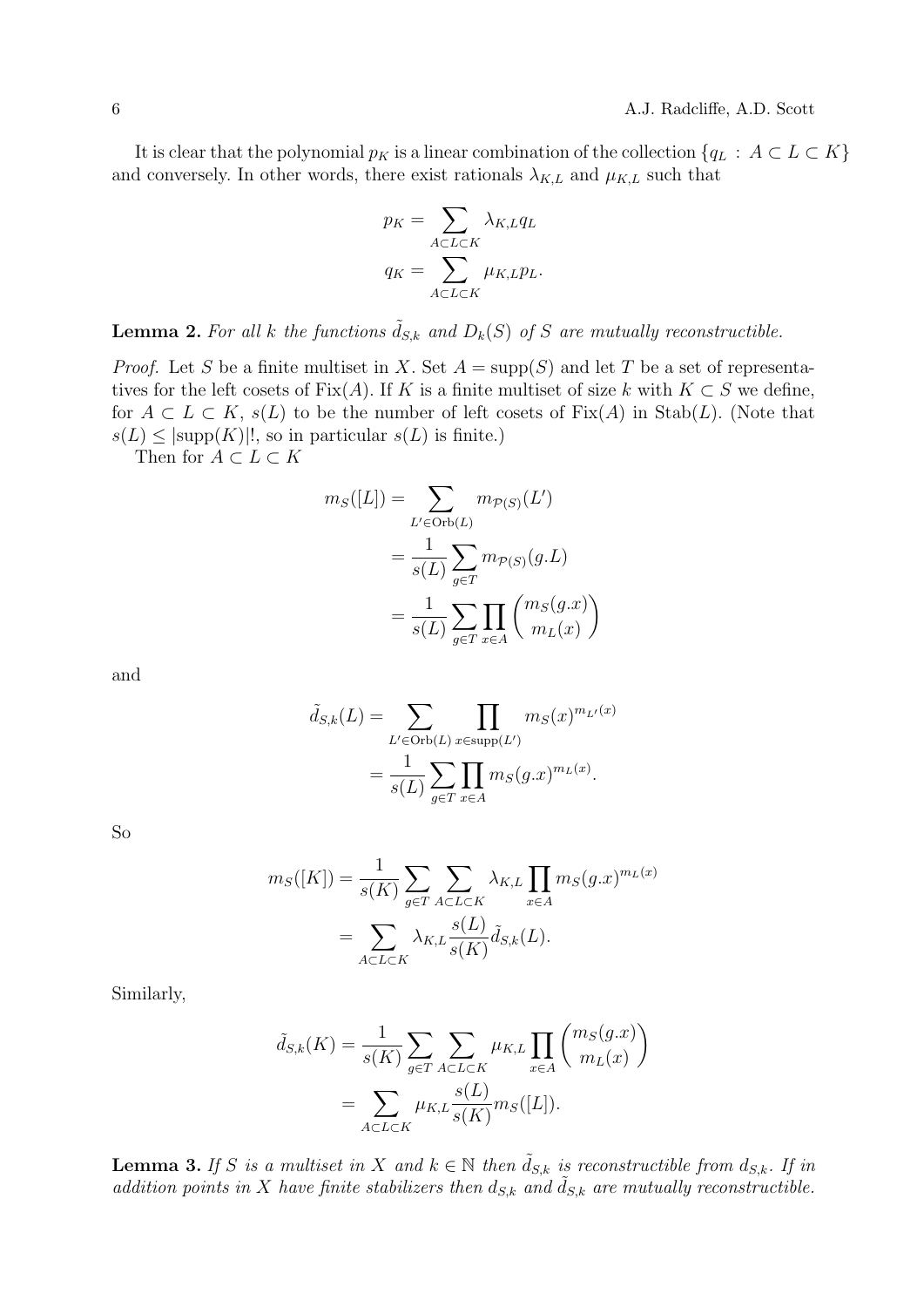*Proof.* Given a multiset  $K \in \mathcal{M}^{(\leq k)}(X)$  we know that there is a canonical bijection between  $G/\text{Stab}(K)$  and  $\text{Orb}(K)$  by  $g\text{Stab}(K) \mapsto gK$ . Let Y be a set of coset representatives for  $\mathrm{Stab}(K)$ , then

$$
d_{S,k}(K) = \sum_{g \in G} \prod_{x \in K} m_S(g.x)
$$
  
= 
$$
\sum_{g \in Y} \sum_{h \in g \text{Stab}(K)} \prod_{x \in K} m_S(h.x)
$$
  
= 
$$
\sum_{L \in \text{Orb}(K)} |\text{Stab}(K)| \prod_{x \in L} m_S(x)
$$
  
= 
$$
|\text{Stab}(K)| \tilde{d}_{S,k}(K).
$$

Thus  $\tilde{d}_{S,k}$  determines  $d_{S,k}$ . Clearly the same calculation proves that  $d_{S,k}$  determines  $\tilde{d}_{S,k}$ provided  $|{\rm Stab}(K)|$  is finite.

## 3. The method of features

In [21] we proved a theorem, called there the Feature Theorem, which was extremely useful in that paper. Our current work also uses the Feature Theorem, and we include here, for completeness, a proof of this theorem. The Feature Theorem shows that from an appropriately sized deck of  $G \rightarrow S$  we can reconstruct the k-deck of any collection of features naturally associated with configurations lying in S. To make this clearer let us give an example.

*Example 1*. We would like to associate to a configuration C in  $\mathbb{R}^2$  a direction. This requires us to distinguish two points of  $C$  to use to define a reference line, whose direction we will call the *direction of C*. Thus we are led naturally to the notion of an oriented configuration in  $\mathbb{R}^2$ : an *oriented configuration in*  $\mathbb{R}^2$  is a triple  $\langle C, x, y \rangle$  consisting of a finite multiset C in  $\mathbb{R}^2$  together with points  $x, y \in \text{supp}(C)$  with  $x \neq y$ . Given an oriented configuration  $\langle C, x, y \rangle$  we can associate with it the "feature"  $F(\langle C, x, y \rangle)$  defined to be the direction of the directed line segment from  $x$  to  $y$ . We consider this direction as an element of the circle group  $\mathbb{T} = \mathbb{R}/2\pi\mathbb{Z}$ . Notice that if R is the group of rigid motions of the plane and  $\pi: R \to \mathbb{T}$  is the homomorphism which maps a rigid motion to its rotation angle, we have, for all  $q \in R$ ,

$$
F(g, \langle C, x, y \rangle) = \pi(g). F(\langle C, x, y \rangle).
$$

With this example in mind we describe the general formalism we will use.

**Definition 9.** A configuration style is a finite sequence  $a = (a_1, a_2, \ldots, a_r)$  of positive integers. A colored configuration in style a is a pair  $\langle C, c \rangle$  consisting of a finite multiset C in X and a coloring  $c: \text{supp}(C) \to \{0, 1, \ldots, r\}$  such that  $|c^{-1}(i)| = a_i$  for  $i = 1, 2, \ldots, r$ . There is a natural action of G on colored configurations, where  $g \, \langle C, c \rangle = \langle g \, C, c \circ g^{-1} \rangle$ . Two colored configurations  $\langle C, c \rangle$  and  $\langle C', c' \rangle$  are therefore isomorphic if there exists  $g \in G$ such that  $g.C = C'$  and  $c'(g.x) = c(x)$  for all  $x \in C$ . As usual we write  $[\langle C, c \rangle]_G$  for the isomorphism class of  $\langle C, c \rangle$  under the action of G. The size of a colored configuration  $\langle C, c \rangle$  is simply the size of C. We write  $C_a$  for the collection of all colored configurations in style a. We say that  $\langle C, c \rangle$  is an a-colored configuration in a multiset S if c is an a-coloring of C and  $C \subset S$ .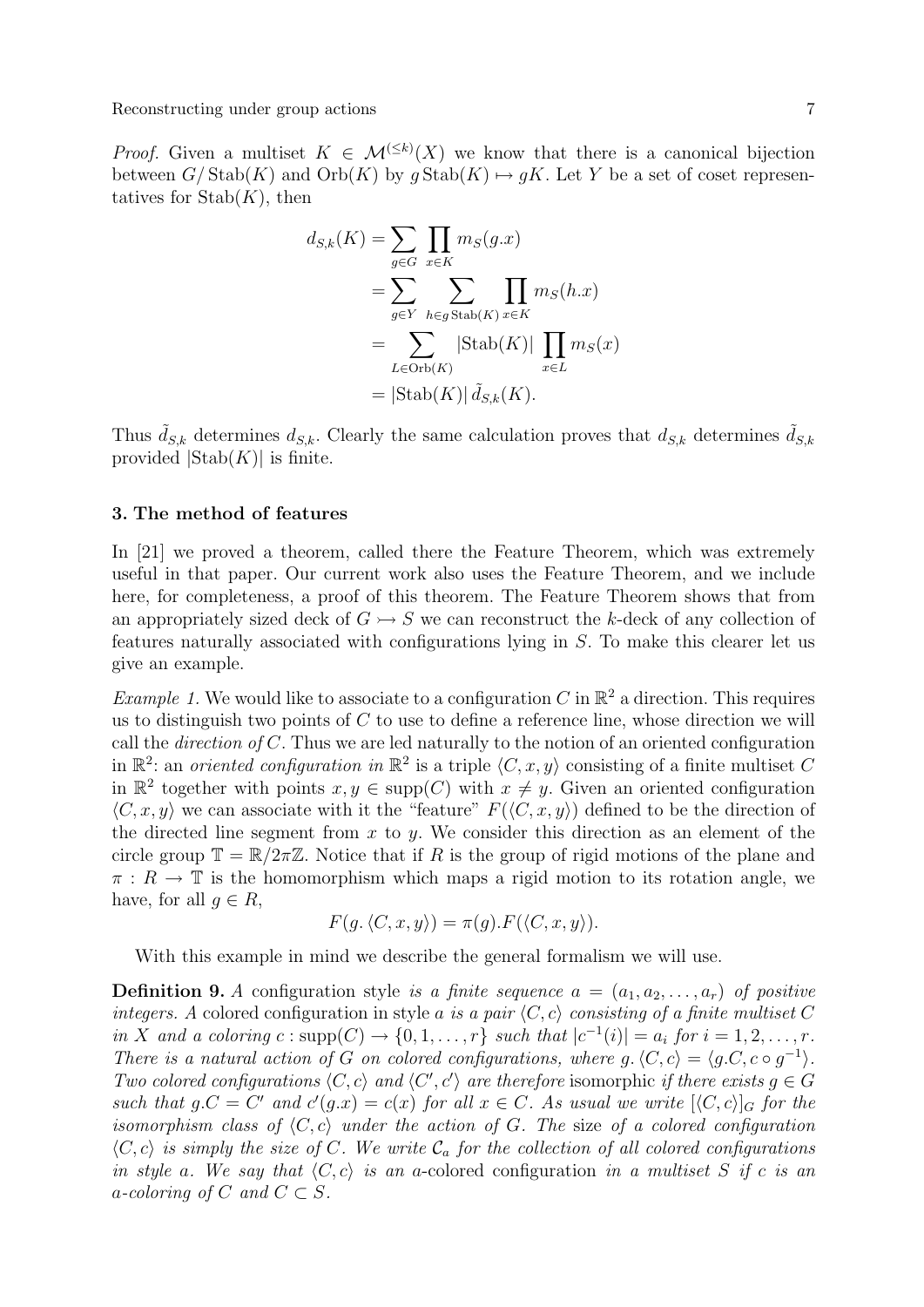Now we turn to the central reason for discussing colored configurations. We want to talk about a "feature" of a colored configuration, and, eventually, to be able to reconstruct the set of all such features associated with particular classes of configurations. Since these features are also the object of a reconstruction problem we insist that there be a group H acting on the features and that isomorphic colored configurations have isomorphic features.

**Definition 10.** Given group actions  $G \rightarrow X$  and  $H \rightarrow Y$  we define an H-feature of acolored configurations in X to be a function  $f : C_a \to Y$  on colored configurations together with a homomorphism  $\phi : G \to H$  such that  $f(g, \langle C, c \rangle) = \phi(g) \cdot f(\langle C, c \rangle)$  for all  $\langle C, c \rangle$ and g. In other words isomorphic configurations have isomorphic features, and moreover the isomorphism is chosen in a uniform way.

*Example 2.* Consider now the action of the group  $R_n$  of rigid motions on  $\mathbb{R}^n$ . We say that an *oriented configuration* in  $\mathbb{R}^n$  is a finite multiset C together with a coloring with  $n+1$  colors in style  $(1, 1, \ldots, 1)$ , picking out a sequence of  $n+1$  points  $(v_0, v_1, \ldots, v_n)$ of S in such a way that  $\{v_0, v_1, \ldots, v_n\}$  is affinely independent. To an oriented configuration  $\langle C, v_0, v_1, \ldots, v_n \rangle$  we associate an *orientation*  $\phi(\langle C, v_0, v_1, \ldots, v_n \rangle) = (u_1, u_2, \ldots, u_n)$ , where  $u_i \in S^{n-1}$  is the unit vector in direction  $v_i - v_0$ . Note that for  $g \in R$ 

$$
\phi(g, \langle C, v_0, v_1, \ldots, v_n \rangle) = \pi(g). \phi(\langle C, v_0, v_1, \ldots, v_n \rangle),
$$

where  $\pi$  is the canonical quotient map from R onto  $SO_n$ . Thus  $\phi$  is an  $SO_n$ -feature of oriented configurations.

**Definition 11.** Let C be a set of isomorphism classes of a-colored configurations. The C-list of  $S$  is

$$
L_{\mathcal{C}}(S) = \{ \langle C, c \rangle : C \in \mathcal{P}(S), \, c \text{ an a-colouring of } C, \, [\langle C, c \rangle]_G \in \mathcal{C} \}.
$$

If f is an H-feature of such configurations then the C-feature set of S is the multiset

$$
F_{f,C}(S) = \{ f(\langle C, c \rangle) : \langle C, c \rangle \in L_C(S) \}.
$$

Remark 2. Note that the C-list of S, and hence the C-feature set F of S are not isomorphism invariants, so there is no hope that we will literally be able to reconstruct them. What we hope is that the isomorphism class  $[F]_H$  of the feature set will be reconstructible.

Where it is unambiguous we shall suppress the qualifiers in  $H$ -feature, a-colored configuration, and  $C$ -feature set.

Theorem 1. (Feature Theorem) Let f be a feature of colored configurations (with associated homomorphism  $\phi$ ), C a set of isomorphism classes of colored configurations, each of size at most m, and S a multiset in X. Set  $F = F_{f,C}(S)$ , the feature set of S. Then the k-deck of  $H \rightarrow F$  is reconstructible from the mk-deck of  $G \rightarrow S$ . In particular if multisets in Y are reconstructible from their k-decks then  $[F]_H$  is reconstructible from the mk-deck of S.

*Proof.* Note first that there is a natural bijection between the feature set F and the C-list  $L = L<sub>c</sub>(S)$ . Thus there is also a natural bijection between the r-submultisets of F and those of L. We will partition the r-submultisets  $\{\langle C_i, c_i \rangle : i = 1, 2, \ldots, r\}$  of L according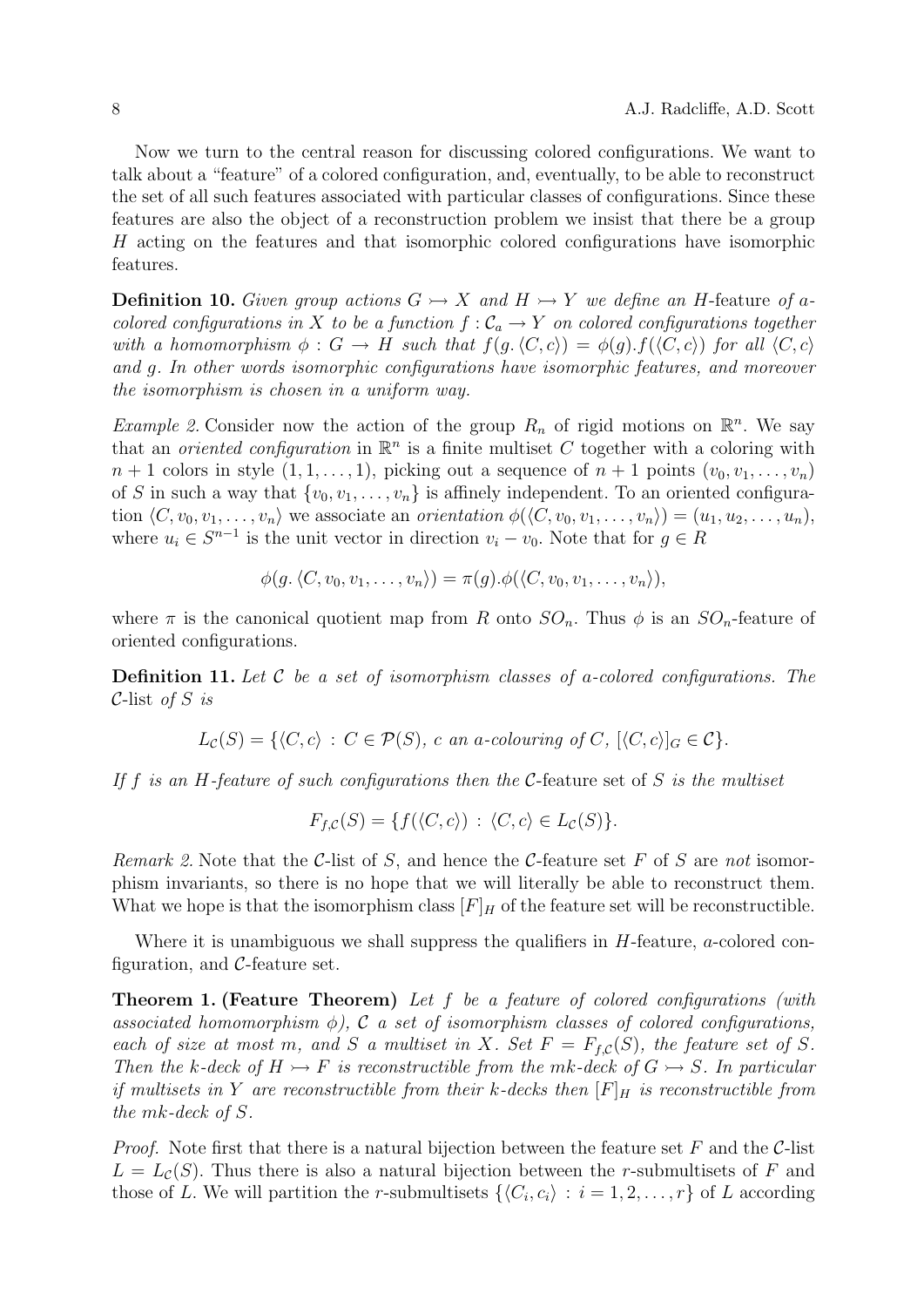to the set union (of multisets)  $C = \bigcup_{i=1}^{r} C_i$ : note that a given C may arise in many different ways. For a configuration C in X we say that a C-splitting of C is a representation of C as a set union  $C = \bigcup_{i=1}^{r} C_i$  together with a-colorings  $c_i$  for the  $C_i$  such that  $[\langle C_i, c_i \rangle]_G \in \mathcal{C}$ for  $i = 1, 2, \ldots, r$ . We can then write

$$
f(C) = \{ \{ f(\langle C_i, c_i \rangle) \}_{1}^{r} : \{ \langle C_i, c_i \rangle \}_{1}^{r} \text{ is a } C \text{-splitting of } C \}.
$$

We obtain the multiset identity

$$
\{K \subset F \,:\, |K| \le k\} = \bigoplus_{\substack{C \in \mathcal{P}(S) \\ |C| \le mk}} f(C),
$$

and hence

$$
D_k(H \rightarrow F) = \{ [K]_H : K \subset F, |K| \le k \}
$$
  
= 
$$
\bigoplus_{\substack{C \in \mathcal{P}(S) \\ |C| \le m^k}} \{ [L]_H : L \in f(C) \}. \tag{1}
$$

The final, crucial, observation is that the multiset of isomorphism classes

$$
\{[L]_H : L \in f(C)\}
$$

is reconstructible from  $[C]_G$ . To see this note that if  $D \simeq C$ , with say  $g.C = D$ , then the Csplittings of C are isomorphic to the C-splittings of D: if  $C = \bigcup_{i=1}^{k} C_i$  and  $c_i$  are appropriate colorings then we set  $D_i = g.C_i$  with colorings  $d_i(x) = c_i(g^{-1}x)$  for all  $x \in D_i$ . The set of features arising from  $\{\langle D_i, d_i \rangle\}_{1}^k$  is isomorphic to that arising from  $\{\langle C_i, c_i \rangle\}_{1}^k$ . We have

$$
\{f(\langle D_i, d_i \rangle)\} = \{f(g, \langle C_i, c_i \rangle)\}
$$
  
=  $\{\phi(g). f(\langle C_i, c_i \rangle)\}$   
=  $\phi(g). \{f(\langle C_i, c_i \rangle)\}.$ 

Thus, by (1),  $\{[K]_H : K \subset F, |K| \leq k\}$  depends only on the collection of all isomorphism classes of elements of  $\mathcal{P}(S)$  of size at most mk, which is the mk-deck of  $G \rightarrow S$ .

## 4. The regular action

One extremely natural action to consider is the regular action of a group on itself. In this section we prove that under fairly weak hypotheses the reconstructibility of  $G \rightarrow X$  is at most that of the regular action. This result was proved for set reconstructibility in [25]; here we prove it for multiset reconstructibility, under weaker hypotheses. The following definition captures the restrictions we impose on our action.

**Definition 12.** Let G be a group acting on a set X with orbits  ${X_{\alpha}}_{\alpha \in I}$  for some index set I. We say that the action is locally finite if for every  $\alpha \in I$  either  $|X_{\alpha}| = 1$  or for one (hence every)  $x \in X_\alpha$  the stabilizer of x is finite.

Remark 3. Note that if  $G$  is finite then the action is certainly locally finite. Also the regular action of  $G$  on  $G$  is locally finite since all point stabilizers have size 1. The action of the group R of rigid motions of the plane on  $\mathbb{R}^2$  is not locally finite since, for instance, uncountably many rotations fix the origin. However the action of  $R$  on the collection of all finite multisets in the plane with support of size at least 2 is locally finite.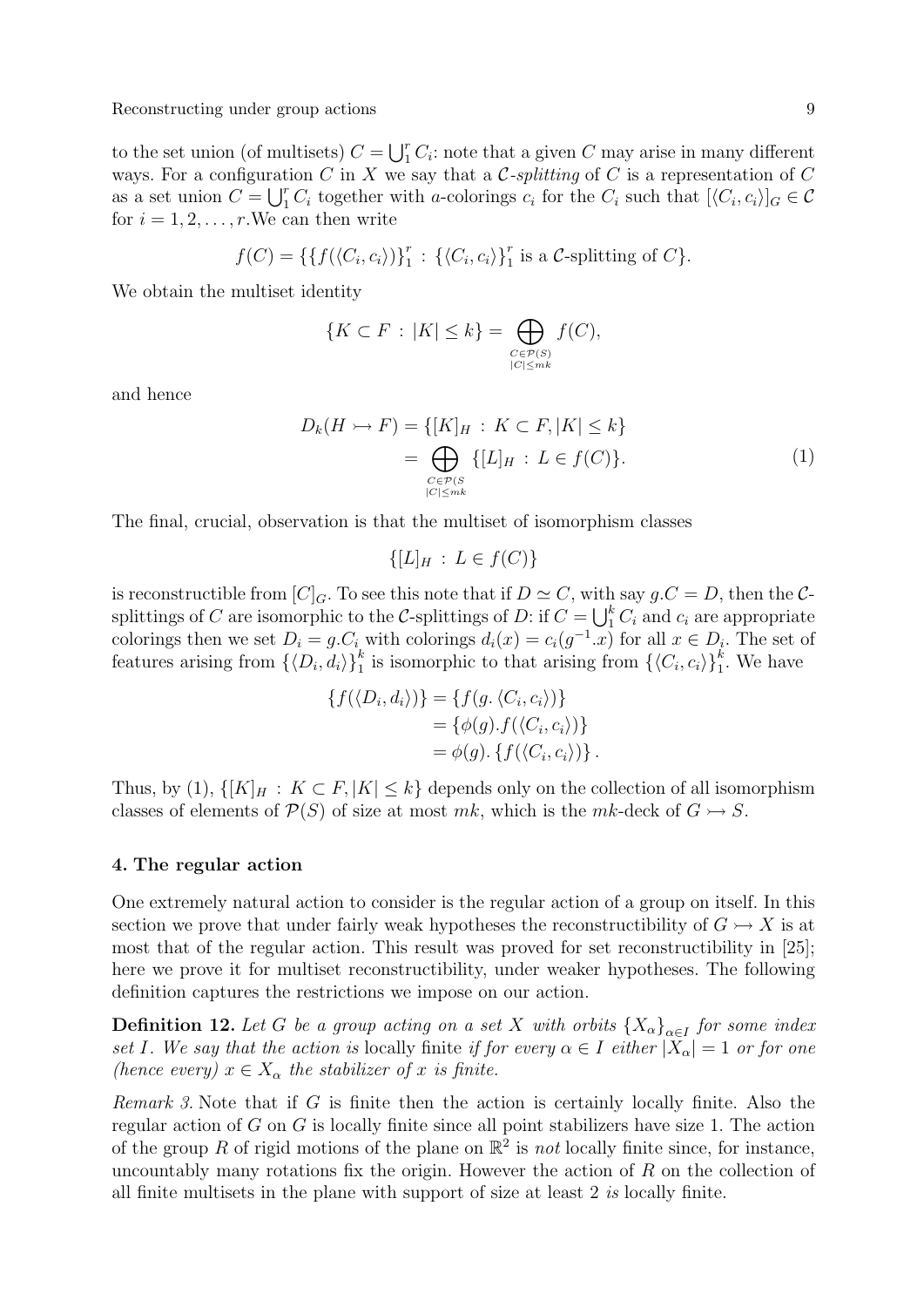**Lemma 4.** If  $G \rightarrowtail X$  is a transitive locally finite action then

$$
r_{\mathbb{N}}(G \rightarrowtail X) \leq r_{\mathbb{N}}(G).
$$

*Proof.* Set  $k = r_N(G)$ , and let S be a finite multiset in X. If  $|X| = 1$  then we can reconstruct the number of points in S from the 1-deck of S, and a fortiori from the  $k$ deck. Thus we may focus on the case in which every point in  $X$  has a finite stabilizer. We arrange to "pull back" S into G. Fix (arbitrarily) a point  $x_0 \in X$ . Define a multiset S in G by

$$
m_{\tilde{S}}(g) = m_S(g.x_0), \text{for all } g \in G.
$$

 $\tilde{S}$  is finite since S is finite and the action is locally finite. We will show that we can reconstruct the k-deck of  $\tilde{S}$  from the k-deck of S, going via the functions  $d_{S,k}$  and  $d_{\tilde{S}}$ (discussed in Section 2). Let  $\tilde{K}$  be a multiset in G of size at most k, and set  $K = \tilde{K} \cdot x_0$ . [Note that K is a multiset in X of the same size as  $\tilde{K}$ , and that  $m_K(x) = \sum_{g:g.x_0=x} m_{\tilde{K}}(g)$ .] We have

$$
d_{\tilde{S}}(\tilde{K}) = \sum_{g \in G} \prod_{h \in \tilde{K}} m_{\tilde{S}}(gh)
$$

$$
= \sum_{g \in G} \prod_{h \in \tilde{K}} m_{S}(gh.x_0)
$$

$$
= d_{S,k}(K)
$$

By Lemma 2 we can reconstruct from the k-deck of S the values of  $d_{\tilde{S}}$  on multisets of size at most k, and thence the k-deck of S. By hypothesis  $\tilde{S}$  is reconstructible from its k-deck, i.e., we can determine  $[\tilde{S}]_G$ . Now we can determine S, up to the action of G, by picking  $\tilde{T} \in [\tilde{S}]_G$ and letting T be the multiset in X defined by  $m_T(x) = \left(\sum_{g:g.x_0=x} m_{\tilde{T}}(g)\right) / |\text{Stab}(x_0)|.$ We have  $\tilde{T} \simeq \tilde{S}$ , hence  $|\text{Stab}(x_0)|T \simeq \tilde{S}x_0 = |\text{Stab}(x_0)|S$ . Therefore  $T \simeq S$ .

Before we prove the more general result covering non-transitive actions we prove a theorem which is useful in this context and also later. It addresses the issue of the reconstructibility of the direct sum of several copies of the same action.

**Definition 13.** Given group actions  $G \rightarrow X$  and  $G \rightarrow Y$  their disjoint union is the (unique) action of G on the disjoint union of X and Y which restricts to the given actions. We write  $G \rightarrow \prod^n X$  for the disjoint union of n copies of  $G \rightarrow X$ . We call the individual terms in this disjoint union the components of  $\prod^n X$ . Notice that this disjoint sum is Gisomorphic to the n-colored version of X, defined on  $X \times \{1, 2, ..., n\}$  by  $g(x, i) = (g.x, i)$ .

Remark 4. Notice that the disjoint union of any collection of locally finite G-actions is locally finite; the stabilizer of a point x in a given component of the form  $G \rightarrow X$  is simply the stabilizer of x in  $G \rightarrow X$ .

Theorem 2. For all  $n \geq 1$ 

$$
r_{\mathbb{N}}(G \rightarrowtail \coprod^{n} X) = r_{\mathbb{N}}(G \rightarrowtail X).
$$

*Proof.* The inequality  $r_N(G) \to \prod^n X \geq r_N(G \to X)$  is immediate. We show the reverse inequality as follows. Let  $k = \overline{r}_{\mathbb{N}}(G \rightarrow X)$ , and suppose that S is a finite multiset in  $\coprod^n X$ . Let  $S_i$  be the portion of S contained in the i<sup>th</sup> component of X. Since we can,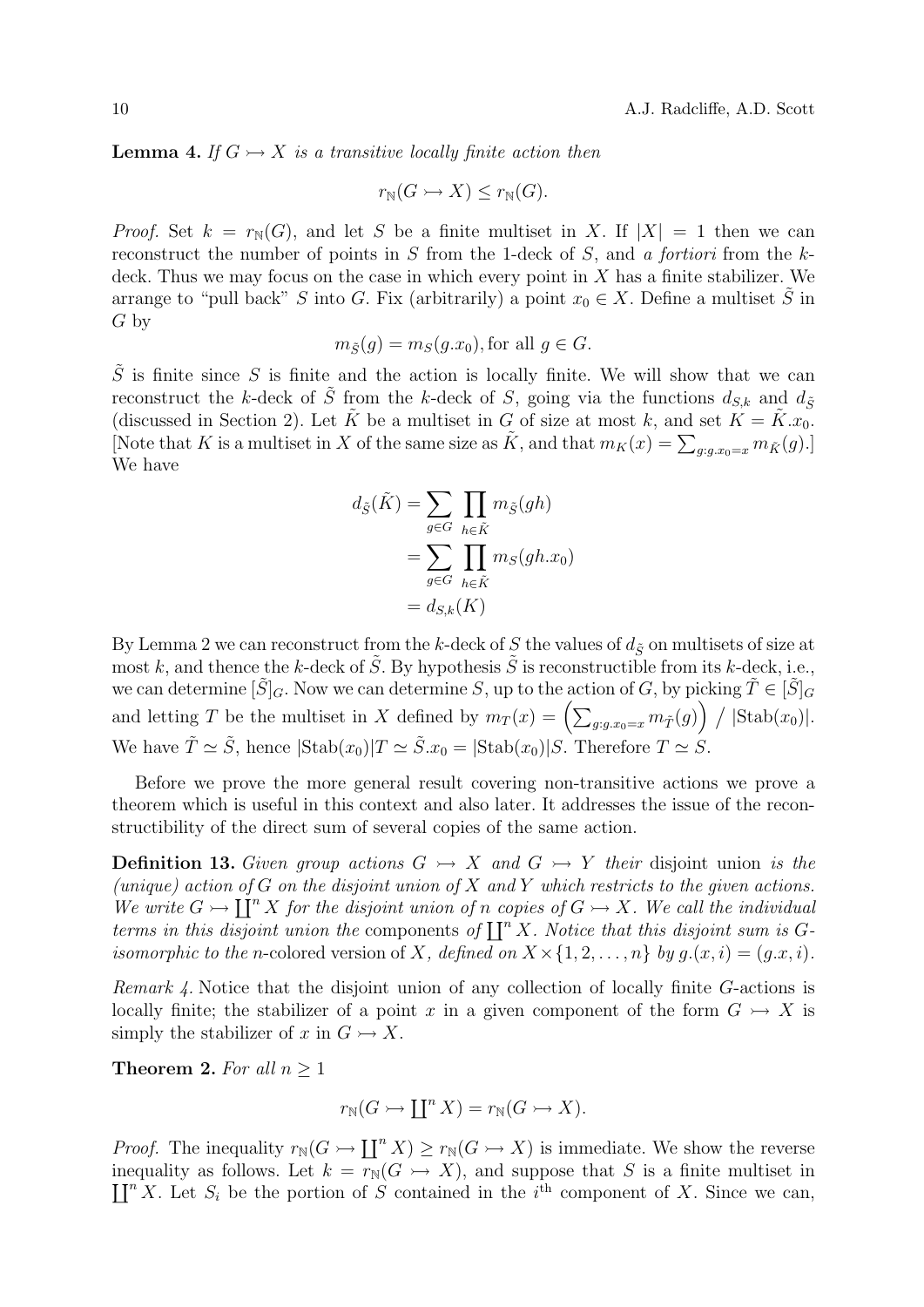rather easily, reconstruct the k-decks of the individual  $S_i$  from the k-deck of S simply by ignoring any equivalence classes  $[K]_G$  for which K meets some component other than the  $i^{\text{th}}$ , it is clear that we can reconstruct the sequence of equivalence classes  $([S_i])_1^n$ . What we need to do is reconstruct the equivalence class  $[(S_i)]$ .

We claim that for any sequence of integers  $(\lambda_i)_1^n$  we can reconstruct, from the k-deck of S, the k-deck of the multiset union

$$
S(\lambda) = \bigoplus_{1}^{n} \lambda_i S_i,
$$

regarded as a multiset in X. Note first that if  $L_1, L_2, \ldots, L_n$  are multisets in X then, writing  $(L_1, L_2, \ldots, L_n)$  for the multiset in  $\coprod^n X$  meeting the i<sup>th</sup> component in  $L_i$ , we have

$$
d_{S,k}(L_1, L_2, \ldots, L_n) = \sum_{g \in G} \prod_{i=1}^n \prod_{x \in L_i} m_S(g.x)
$$

Now, given a multiset K in G, let us compute  $d_{S(\lambda)}(K)$ .

$$
d_{S(\lambda)}(K) = \sum_{g \in G} \prod_{x \in K} m_{S(\lambda)}(g.x)
$$
  
= 
$$
\sum_{g \in G} \prod_{h \in K} (\lambda_1 m_{S_1}(g.x) + \lambda_2 m_{S_2}(g.x) + \dots + \lambda_n m_{S_n}(g.x))
$$

Let us index the elements of K, so  $K = \{x_1, x_2, \ldots, x_k\}$ . When we expand out the product in the expression above for  $d_{S(\lambda)}(K)$  we get one term for each way in which we can choose terms from the innermost sums for each  $x_i$ . Thus they are indexed by partitions  $P_1, P_2, \ldots, P_k$  of  $\{1, 2, \ldots, n\}$ . For such a partition, define a corresponding splitting of K by  $L_i = \{x_j : j \in P_i\}$ . Note that  $K = \bigoplus_{i=1}^{n} L_i$ . Resuming our calculation we have

$$
d_{S(\lambda)}(K) = \sum_{g \in G} \sum_{P_1, P_2, \dots, P_n} \prod_{i=1}^n \prod_{x \in L_i} \lambda_i m_{S_i}(g.x)
$$
  
= 
$$
\sum_{P_1, P_2, \dots, P_n} \prod_{i=1}^n \lambda_i^{|P_i|} \sum_{g \in G} \prod_{i=1}^n \prod_{x \in L_i} m_{S_i}(g.x)
$$
  
= 
$$
\sum_{P_1, P_2, \dots, P_n} \prod_{i=1}^n \lambda_i^{|P_i|} d_{S,k} (L_1, L_2, \dots, L_n).
$$

Having expressed  $d_{S(\lambda)}(K)$  in terms of  $d_{S,k}$  we see that the k-deck of  $S(\lambda)$ , and hence  $S(\lambda)$ , is reconstructible from the k-deck of S.

To finish the proof, note that if we pick  $\lambda_i = N^{i-1}$  for N sufficiently large (in particular  $N > |S|$  will do) we can read off the individual  $S<sub>i</sub>$  from the digits of the N-ary expansion of the multiplicities in  $S(\lambda)$ .

**Theorem 3.** If  $G \rightarrow X$  is a locally finite action then

$$
r_{\mathbb{N}}(G \rightarrowtail X) \leq r_{\mathbb{N}}(G).
$$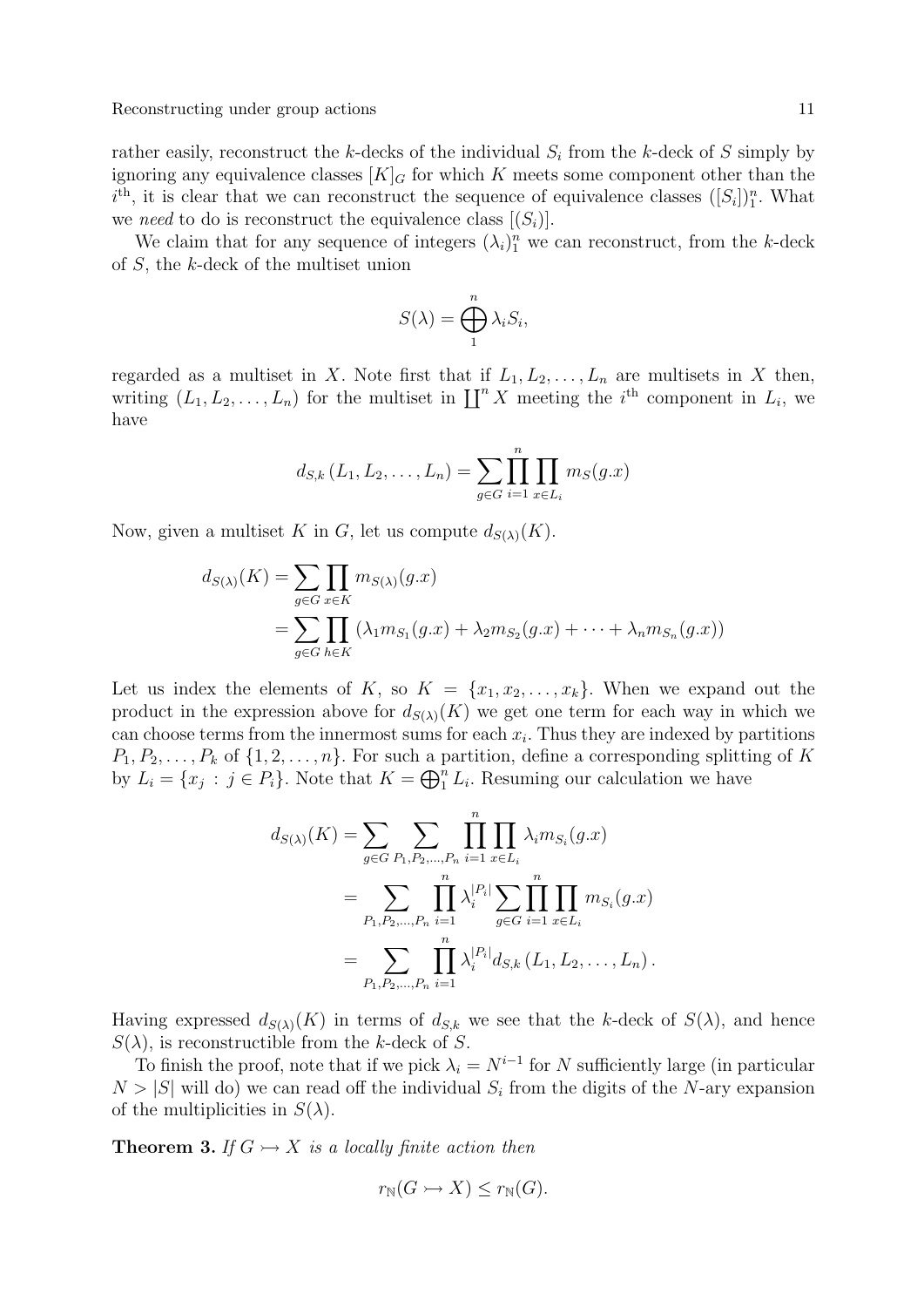*Proof.* We may suppose that X has only finitely many orbits, since any finite S intersects only finitely many orbits. Suppose then that the orbits in X are  $X_1, X_2, \ldots, X_n$ . Let  $S_i = S \cap X_i$  for  $i = 1, 2, ..., n$ . We will use an approach similar to that in Lemma 4. Pick (arbitrarily)  $x_i \in X_i$ , and define  $\tilde{S}_i$  by

$$
m_{\tilde{S}_i}(g) = m_{S_i}(g.x_0), \text{for all } g \in G.
$$

 $\tilde{S}_i$  is finite since  $S_i$  is finite and the action is locally finite. Clearly if we can reconstruct the equivalence class of  $(\tilde{S}_i)_1^n \subset \coprod^n G$  we are done, since this determines (the equivalence class of) S as in Lemma 4. Now, by Theorem 2,  $r_N(G) \to \prod^n G = r_N(G)$ , so if we let  $k = r_N(G)$  it is enough to show that we can reconstruct the k deck of  $(S_i)_1^n \subset \coprod^n G$ . If  $\tilde{L}_i$  are multisets in G and we set  $L_i = \tilde{L}_i x_i$  we have

$$
d_{(\tilde{S}_i),k}((\tilde{L}_1, \tilde{L}_2, ..., \tilde{L}_n)) = \sum_{g \in G} \prod_{i=1}^n \prod_{h \in \tilde{L}_i} m_{\tilde{S}_i}(gh)
$$
  
= 
$$
\sum_{g \in G} \prod_{i=1}^n \prod_{h \in \tilde{L}_i} m_{S_i}(gh.x_i)
$$
  
= 
$$
\sum_{g \in G} \prod_{i=1}^n \prod_{x \in L_i} m_{S_i}(g.x)
$$
  
= 
$$
d_S(L_1 \cup L_2 \cup \dots \cup L_n).
$$

Thus the proof is complete.

Remark 5. Note that the hypothesis of local finiteness is necessary: for instance, it is easy to show that  $r_N(\mathbb{Z}) = 3$ , while Pebody proved in [22] that  $r_N(\mathbb{Z} \rightarrow \mathbb{Z}_n)$  can be as high as 6.

Remark 6. If we consider the action of the symmetric group  $\Sigma_n$  on the set of pairs from  $\{1, 2, \ldots, n\}$  then the problem becomes that of multigraph edge reconstruction. Theorem 3 shows that the reconstructibility of this action is at most  $r_N(\Sigma_n)$ .

## 5. Subgroups

In this section we consider the situation in which a group  $G$  acting on  $X$  has a normal subgroup  $N \triangleleft G$ . We prove a bound relating the reconstructibility of  $G \rightarrow X$  to the reconstructibility of  $N \rightarrow X$  and  $G/N \rightarrow \mathcal{M}(X)$ . We would like to reconstruct  $D_k(N \rightarrow Y)$ S) from some deck of S. Of course as stated this is impossible, since that deck is not even an isomorphism invariant of S. Instead we will aim to reconstruct  $[D_k(N \rightarrow S)]_G$  where the G-action concerned is that on multisets of multisets in X.

Our approach will be to treat the deck of  $N \rightarrow S$  as the feature set of S where the relevant feature of a finite configuration  $C \subset S$  is its N-isomorphism class  $[C]_N$ . We note that there is a natural action of  $H = G/N$  on such isomorphism classes given by

$$
(Ng).[K]_N = [g.K]_N.
$$

This is clearly well defined since if  $Ng = Ng'$  then  $g = ng'$  for some  $n \in N$  and therefore  $g.C = n.(g'.C)$  and  $[g.C]_N = [g'.C]_N$ .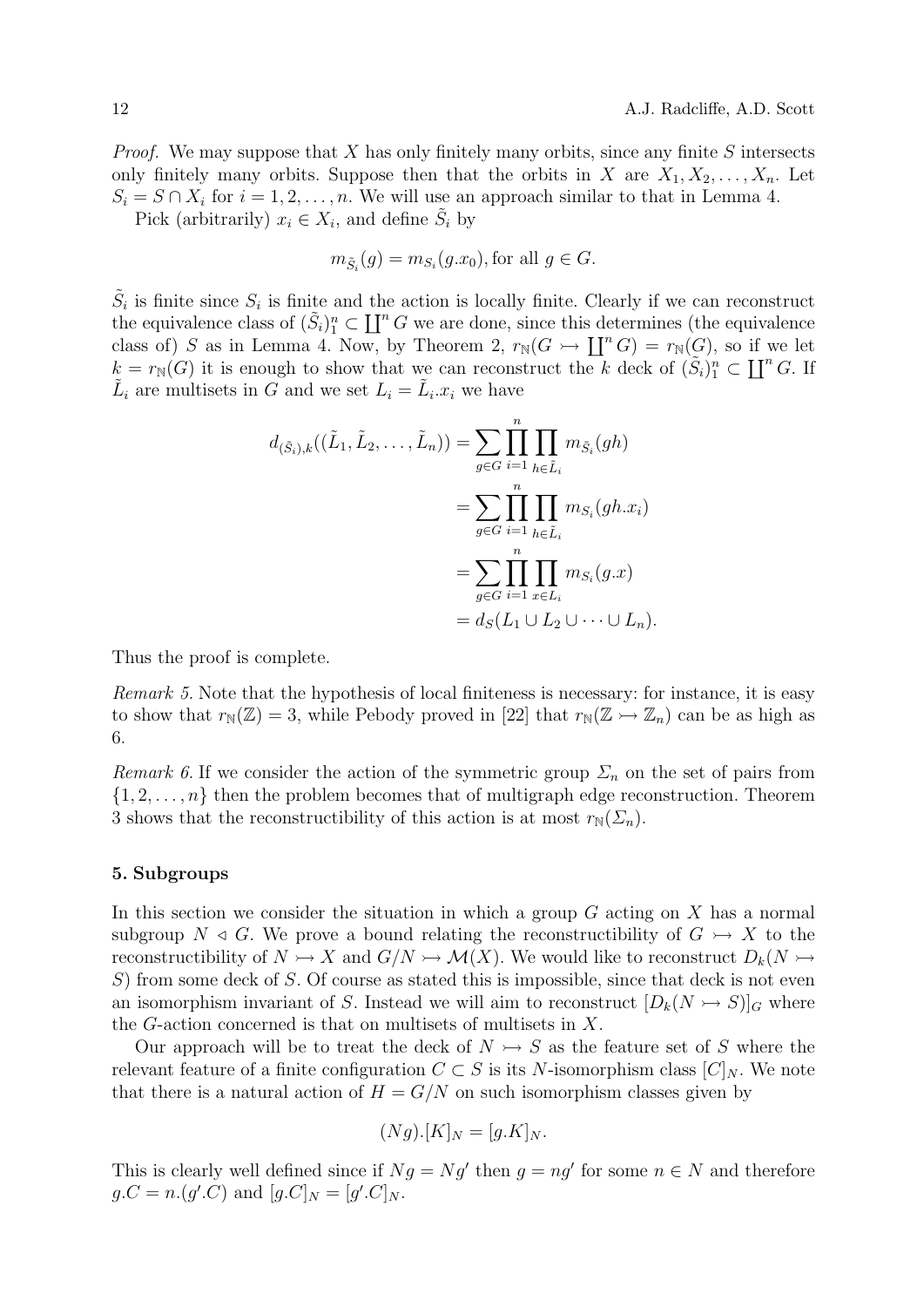**Theorem 4.** Suppose that  $G \rightarrow X$  and  $N \triangleleft G$  is a normal subgroup of G. Let  $H = G/N$ , and let Y be the set of all N-isomorphism classes of multisets in X. If the action of H on Y is locally finite then

$$
r_{\mathbb{N}}(G \rightarrowtail X) \leq r_{\mathbb{N}}(N \rightarrowtail X)r_{\mathbb{N}}(G/N).
$$

Moreover the result holds "pointwise", in that if  $S$  is a multiset in  $X$  which is reconstructible up to the action of N from the k-deck of  $N \rightarrow S$  then it is reconstructible up to the action of G from the k'-deck of  $G \rightarrow S$ , where  $k' = kr_N(G/N)$ .

*Proof.* Set  $m = r_N(N \rightarrow X)$  and let S be a finite multiset in X. Let C be the set of all G-isomorphism classes of subsets of S of size at most m. Let  $H = G/N$ . We will define an H-feature of configurations in X by  $f(C) = [C]_N$ . Letting  $\pi$  be the canonical projection from  $G$  onto  $H$  we have

$$
f(g.C) = [g.C]_N = \pi(g).[C]_n = \pi(g).f(C).
$$

Thus f is indeed an H-feature with associated homomorphism  $\pi$ . Theorem 3 implies that  $r_N(H \rightarrow Y) \leq r_N(H)$ . Thus by Theorem 1 we can reconstruct the H-isomorphism class of the feature set

$$
F = F_{f, C}(S) = \{ [C]_N : C \subset S, [C]_G \in C \}
$$

from the  $(mr_N(H))$ -deck of S. But F is simply the k-deck of  $N \rightarrow S$ , and  $\pi(g)$ . F is similarly the k-deck of  $N \rightarrow g.S$ . Thus any representative we pick for  $[F]_H$  is the kdeck of g.S for some  $g \in G$ . By the choice of k we can reconstruct from this deck the isomorphism class  $[g.S]_N$ , but this clearly allows us to reconstruct  $[S]_G$ .

A simple special case of Theorem 4 proves a variant of a conjecture from [23]. Let use define the set reconstructibility of a group action  $G \rightarrow X$  to be the smallest k such that all subsets of X are reconstructible from their k-decks. We write  $r(G \rightarrow X)$  for the set reconstructibility, and  $r(G)$  for the set reconstructibility of the (left) regular action of G. In [23] the authors conjectured that for all finite groups  $G$  and  $H$ 

$$
r(G \times H) \le r(G)r(H).
$$

We will show that the conjecture is true with  $r_N$  in place of r. We prove a simple lemma first.

**Lemma 5.** If  $G \rightarrow X$  is locally finite then so is the action of G on finite multisets in X. Moreover if Y is an arbitrary disjoint union of copies of X then the action of G on finite multisets in Y is locally finite.

*Proof.* Let S be a finite multiset in X. Letting  $S'$  be the sub-multiset of S consisting of those x with finite stabilizer we either have  $S' = \emptyset$  in which case  $|\text{Orb}(S)| = 1$ , or  $S' \neq \emptyset$ . In this case we know that any  $g \in \text{Stab}(S)$  induces a permutation of S'. Given a permutation  $\pi$  of S' there are only finitely many group elements g such that  $g \cdot x = \pi(x)$ for all  $x \in S'$ . Since there are only finitely many permutations of S' we have that  $\text{Stab}(S)$ is finite. The second part follows since the action of  $G$  on  $Y$  is locally finite by Remark 4.

Theorem 5. If G and H are groups then

$$
r_{\mathbb{N}}(G \times H) \le r_{\mathbb{N}}(G)r_{\mathbb{N}}(H).
$$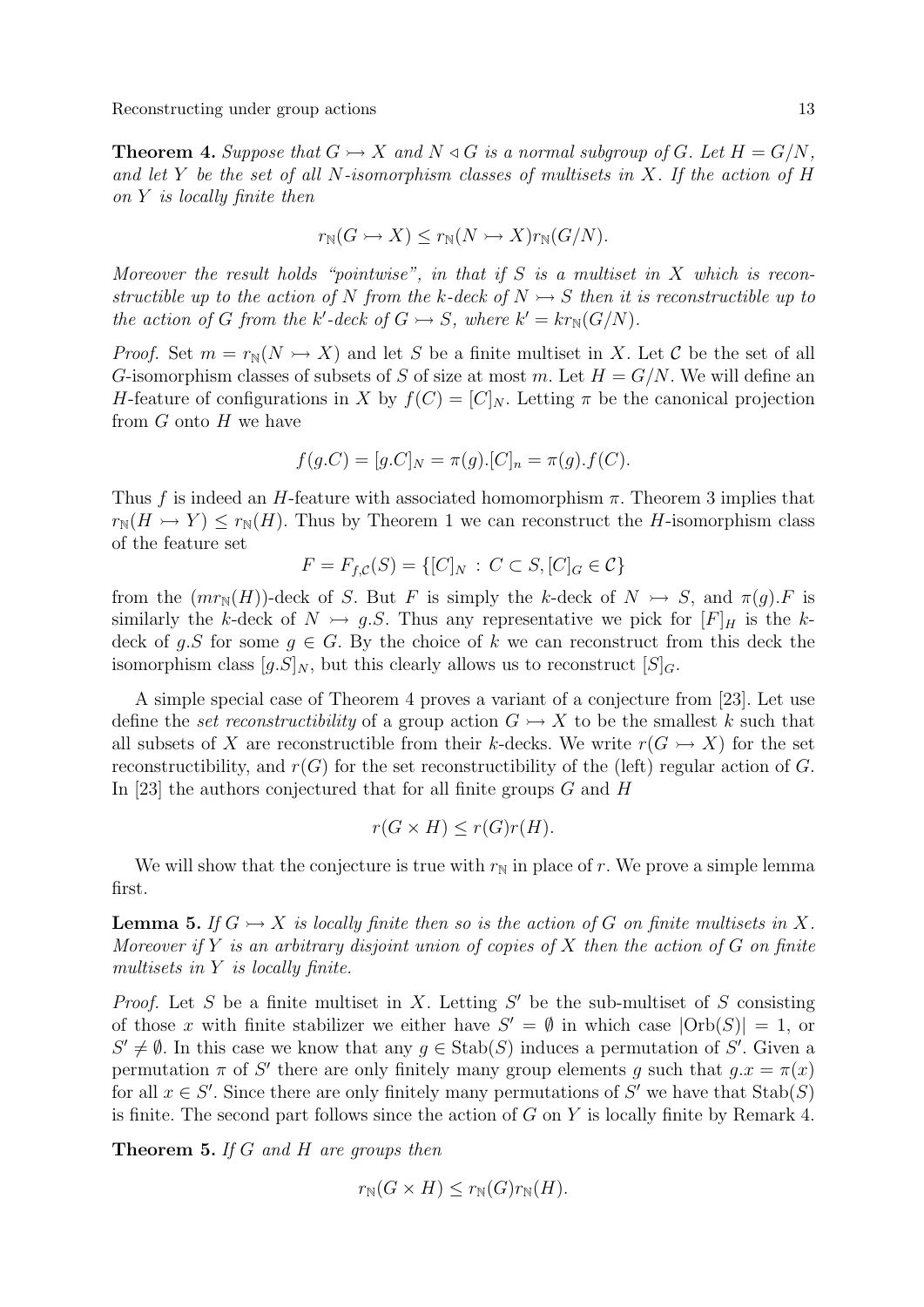*Proof.* Clearly G is a normal subgroup of  $G \times H$  with quotient H. Note that  $G \rightarrow G \times H$ is simply the disjoint union of |H| copies of  $G \rightarrowtail G$  and hence

$$
r_{\mathbb{N}}(G \rightarrowtail G \times H) \leq r_{\mathbb{N}}(G).
$$

The action of H on finite multisets in  $G \times H$  is locally finite by Lemma 5 and  $r_N(H \rightarrowtail$  $\mathcal{M}(G \times H)) \leq r_{\mathbb{N}}(H)$  by Theorem 3. Thus, by Theorem 4,

$$
r_{\mathbb{N}}(G \times H) \le r_{\mathbb{N}}(G)r_{\mathbb{N}}(H).
$$

The previous theorem shows that  $r_N(G^n) \le (r_N(G))^n$ , but this is unlikely to be the correct rate of growth. For instance, it is well known that  $r(G) \leq \log_2 |G|$ . Thus, for finite groups  $G, r(G<sup>n</sup>)$  grows at most linearly with n. This seems likely to be the true behavior of  $r_N(G^n)$  also. More precisely we believe the following.

*Conjecture 1.* If G is a group with finite (multiset) reconstructibility then

$$
r_{\infty} = \lim_{n \to \infty} \frac{r_{\mathbb{N}}(G^n)}{n}
$$

exists and is finite.

Conjecture 1 holds for finite Abelian groups by results of Pebody [22].

## 6. Applications

In this section we give some applications of the methods developed in the previous sections. Firstly we show that Theorem 4 allows us to give an alternative proof of the following result from [21].

**Corollary 1.** Finite multisets of  $\mathbb{R}^2$  are reconstructible, up to the action of the group R of rigid motions, from their 18-decks.

*Proof.* Consider the subgroup  $T \triangleleft R$  consisting of the translations. The quotient  $R/T$ is isomorphic to the circle  $\mathbb{T} = \mathbb{R}/\mathbb{Z}$ . In [22] Pebody proved that  $r_{\mathbb{N}}(\mathbb{T}) = 6$ , and it is straightforward to check (see, e.g., [21] or [24]) that  $r(T \rightarrow \mathbb{R}^2) = 3$ . The action of  $R/T$ on T-isomorphism classes of multisets in  $\mathbb{R}^2$  is locally finite since a multiset K in the plane has either support of size 1, in which case the orbit  $Orb(H \rightarrow [K]_T)$  has size 1, or else K has only finitely many rotational symmetries. Now we can apply Theorem 4.

Similarly we can show that finite multisets in the plane are reconstructible up to isometry from their 36-decks.

**Corollary 2.** Let I be the group of isometries of  $\mathbb{R}^2$ . Then

$$
r(I \rightarrowtail \mathbb{R}^2) \leq 2r(R \rightarrowtail \mathbb{R}^2).
$$

In particular  $r(I \rightarrow \mathbb{R}^2) \leq 36$ . Similarly, if  $I_n$  is the group of isometries of  $\mathbb{R}^n$  then

$$
r(I_n \rightarrowtail \mathbb{R}^n) \leq 2r(R_n \rightarrowtail \mathbb{R}^n).
$$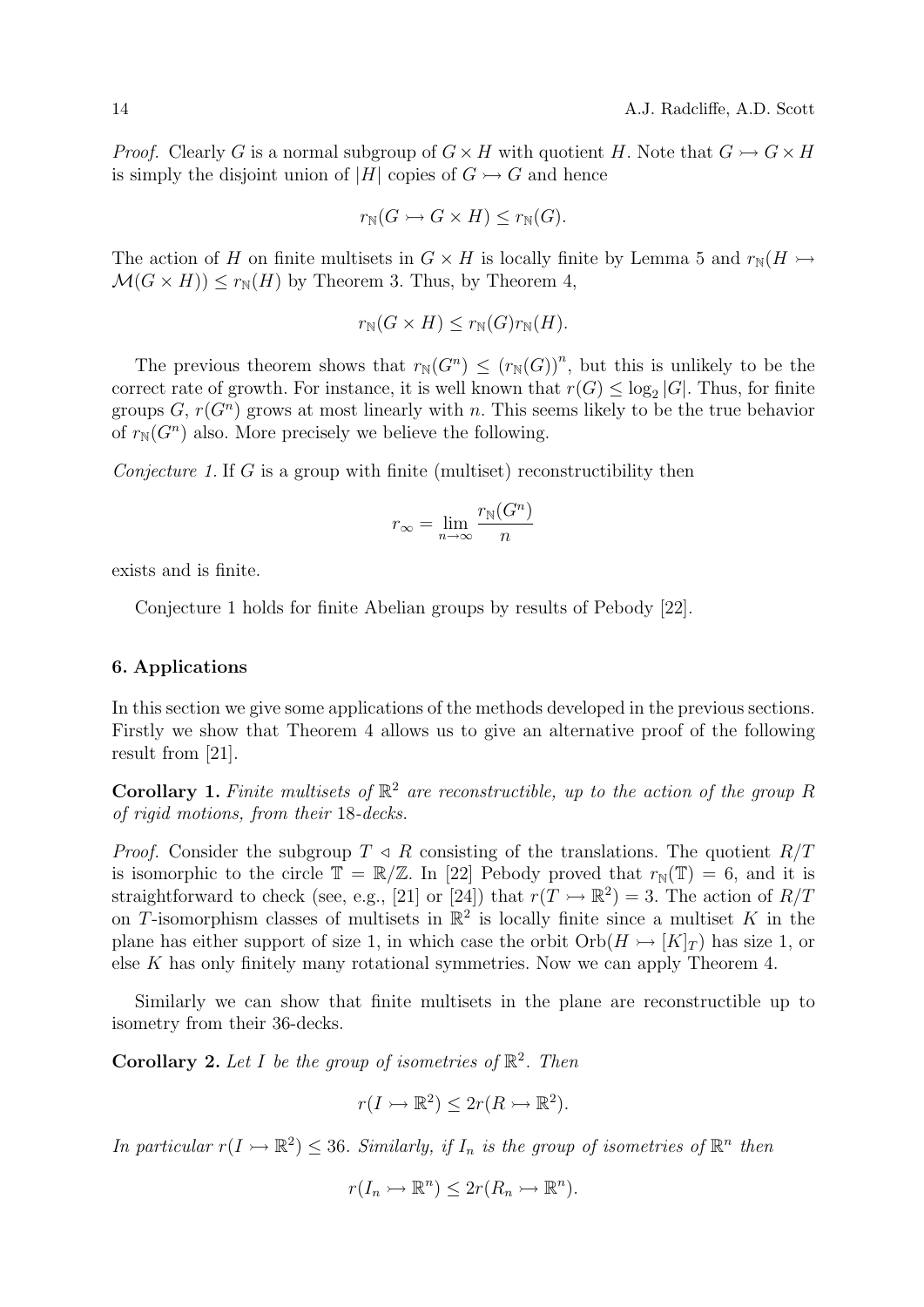*Proof.* The group of rigid motions is of index 2, and hence normal, in I. Since  $I/R$  is finite, its action on R-isomorphism classes of multisets in  $\mathbb{R}^2$  is certainly locally finite. By Theorem 4 and Corollary 1,

$$
r_{\mathbb{N}}(I \rightarrowtail \mathbb{R}^2) \le r_{\mathbb{N}}(R \rightarrowtail \mathbb{R}^2)r_{\mathbb{N}}(\mathbb{Z}_2) \le 36,
$$

since clearly  $r_{\mathbb{N}}(\mathbb{Z}_2) = 2$ . The argument is the same in *n* dimensions.

Remark 7. We give now another, quite similar but instructive example. Let H be the group of homotheties of the plane: maps composed of a rigid motion followed by a map of the form  $x \mapsto \lambda x$  for some  $\lambda \in \mathbb{R}_+$ . The group of rigid motions R is normal in H and the quotient is isomorphic to  $(\mathbb{R}, +)$ . It is easy to see that  $r_{\mathbb{N}}(\mathbb{R}) = 3$ , and moreover that the action of  $\mathbb R$  on R-isomorphism classes of finite multisets in  $\mathbb R^2$  is locally finite (indeed all isomorphism classes of multisets of support greater than 1 have trivial R-stabilizer). Hence

$$
r_{\mathbb{N}}(H \rightarrowtail \mathbb{R}^2) \le r_{\mathbb{N}}(R \rightarrowtail \mathbb{R}^2)r_{\mathbb{N}}(\mathbb{R}) \le 54.
$$

This bound is however quite far from the correct answer, as we shall now show.

We use the following lemma. Note that the proof runs along similar lines to that of the Feature Theorem.

**Lemma 6.** Let  $G \rightarrow X$  be a group action, and suppose  $C_1, C_2, \ldots, C_t$  are collections of isomorphism classes of configurations in X such that  $|C_i| \leq k_i$  for all  $C_i \in \mathcal{C}_i$ . If S is a finite multiset in  $X$  then it is possible to reconstruct the multiset

$$
\mathcal{S} = \{ [(S_1, S_2, \dots, S_t)]_G : S_i \subset S, [S_i]_G \in \mathcal{C}_i \}
$$

knowing only the multiplicities in the  $(m_1 + m_2 + \cdots + m_t)$ -deck of S of multisets of the form  $S_1 \cup S_2 \cup \cdots \cup S_t$  with  $[S_i] \in \mathcal{C}_i$ . Moreover, from S we can immediately deduce, for any *i*, the multiplicities in the  $m_i$ -deck of multisets  $S_i$  with  $[S_i] \in C_i$ .

*Proof.* For a configuration C in X we say that a  $(\mathcal{C}_1, \mathcal{C}_2, \ldots, \mathcal{C}_t)$ -splitting of C is a representation of C as a set union  $C = \bigcup_{i=1}^{t} S_i$  such that  $[C_i]_G \in C_i$  for  $i = 1, 2, ..., t$ . The multiset

 $\{[(S_1, S_2, \ldots, S_t)]_G : S_1, S_2, \ldots, S_t$  is a  $(\mathcal{C}_1, \mathcal{C}_2, \ldots, \mathcal{C}_t)$ -splitting of  $C\}$ .

can clearly be determined from the equivalence class  $[C]<sub>G</sub>$ . Noting that if C has a  $(\mathcal{C}_1, \mathcal{C}_2, \ldots, \mathcal{C}_t)$ splitting it has size at most  $m_1 + m_2 + \cdots + m_t$ , and that

$$
S = \bigoplus_{C \subset S} \{ [(S_1, S_2, \dots, S_t)]_G :
$$
  

$$
S_1, S_2, \dots, S_t \text{ is a } (C_1, C_2, \dots, C_t)\text{-splitting of } C \}
$$

it is clear that S is reconstructible from the  $m_1 + m_2 + \cdots + m_t$  deck of S. The last statement of the lemma is straightforward.

**Theorem 6.**  $r_N(H \rightarrowtail \mathbb{R}^2) \le r_N(R \rightarrowtail \mathbb{R}^2) + 4$ .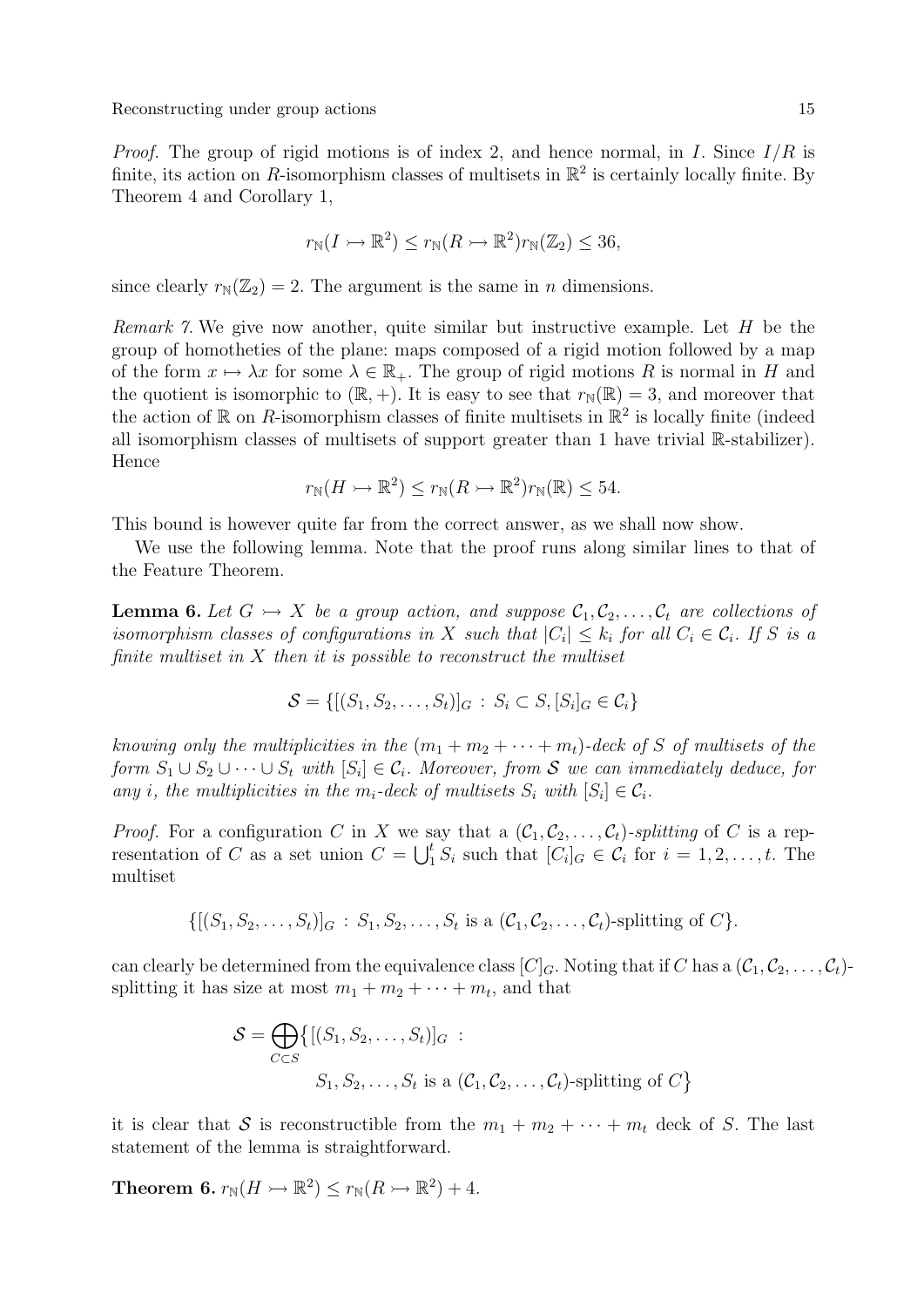*Proof.* Suppose that S is a finite multiset in  $\mathbb{R}^2$ . From the 4-deck of  $H \rightarrow S$  we can recover the value of

$$
\Lambda(S) = \max\{|x_1 - x_2|/|x_3 - x_4| : x_1, x_2, x_3, x_4 \in S, x_3 \neq x_4\}.
$$

Set  $k = r_{\mathbb{Q}}(R \rightarrow \mathbb{R}^2)$ . Letting  $C_1$  be the set of all *H*-isomorphism classes of multisets of size at most k in  $\mathbb{R}^2$  and  $\mathcal{C}_2$  be the set of all H-isomorphism classes of subsets  $C \subset S$  of size at most 4 with  $\Lambda(C) = \Lambda(S)$ . By Lemma 6 we can reconstruct

$$
\mathcal{S} = \{ [(S_1, S_2)]_H : S_1, S_2 \subset S, [S_1]_H \in \mathcal{C}_1, [S_2]_H \in \mathcal{C}_2 \}
$$

from the  $(k + 4)$ -deck of  $H \rightarrow S$ . Let  $S_0$  be an isomorphic copy of S scaled so that the shortest distance between points is 1. We obtain the k-deck of  $R \rightarrow S_0$  as follows: for each  $[(S_1, S_2)]_H \in \mathcal{S}$  scale the pair  $(S_1, S_2)$  so that the shortest distance between points in  $S_2$  is 1 and then take  $S_1$ . (Of course the multiplicity of each deck element is too large by a factor of  $|\{C \subset S : [C]_H \in C_2\}|$ . By hypothesis  $[S_0]_R$  is k-reconstructible.

Our last example is that of the group  $R_n$  of rigid motions acting on  $\mathbb{R}^n$ . In [21] the present authors raised the question of whether  $r_N(R_n \rightarrow \mathbb{R}^n)$  is finite for all n. We sketch a proof here that this problem reduces, as it did in the case of the plane, to the question of whether the reconstructibility of  $SO_n$  acting on  $S^{n-1}$  is finite.

We say that a multiset  $S \subset \mathbb{R}^n$  has *full dimension* if the affine span of S is the whole of  $\mathbb{R}^n$ .

**Theorem 7.** If  $n \geq 3$  and  $k = r_{\mathbb{N}}(SO_n \rightarrow S^{n-1})$  is finite then there exists a constant k' such that all finite multisets in  $R_n \rightarrow \mathbb{R}^n$  of full dimension are k'-reconstructible.

*Proof.* Suppose that S is a finite multiset in  $\mathbb{R}^n$  of full dimension. Let us set  $R = R_n$ , and also abbreviate the subgroup of translations to  $T$ . As in Corollary 1 it is enough to reconstruct the 3-deck of  $T \rightarrow S$ , or to be more precise, the R-equivalence class of that deck. The issue of local finiteness arises, since for  $n \geq 4$  all multisets of size 3 have T-equivalence classes with infinite stabilizer in  $SO_n$ . We address this problem by using Lemma 6 again. Let  $\mathcal F$  be the set of all T-isomorphism classes of multisets of size  $n+1$ with full dimension, and let  $\mathcal T$  be the set of all  $T$ -isomorphism classes of multisets of size 3. By Lemma 6, it is sufficient to reconstruct that portion of the  $(n+4)$ -deck of  $T \rightarrow S$ consisting of sets of the form  $A \cup B$  with  $[A]_T \in \mathcal{T}$  and  $[B]_T \in \mathcal{F}$ : this would give us the 3-deck of  $T \rightarrow S$ , from which we can reconstruct S.

Define the multiset

$$
\mathcal{B} = \{ [A \cup B]_T : A, B \subset S, [A]_T \in \mathcal{T}, [B]_T \in \mathcal{F} \}.
$$

We aim to reconstruct  $[\mathcal{B}]_R$ : note that  $[\mathcal{B}]_R = [B]_{SO_n}$ , since  $\mathcal B$  consists of T-equivalence classes. Our strategy will be to associate translation-invariant features to sub-multisets of S. These features will allow us to orient the various equivalence classes  $[C]_T \in \mathcal{B}$  with respect to one another.

Recall that in Example 2 we associated with any oriented multiset an "orientation"

$$
\phi(\langle C, v_0, v_1, \dots, v_n \rangle) \in (S^{n-1})^n.
$$

From this orientation we construct a feature which is a subset of  $S^{n-1}$ . For distinct  $u_1, u_2, \ldots, u_n$  in  $S^{n-1}$  and  $\delta > 0$  we define  $F_\delta(u_1, u_2, \ldots, u_n)$  to be the colored set consisting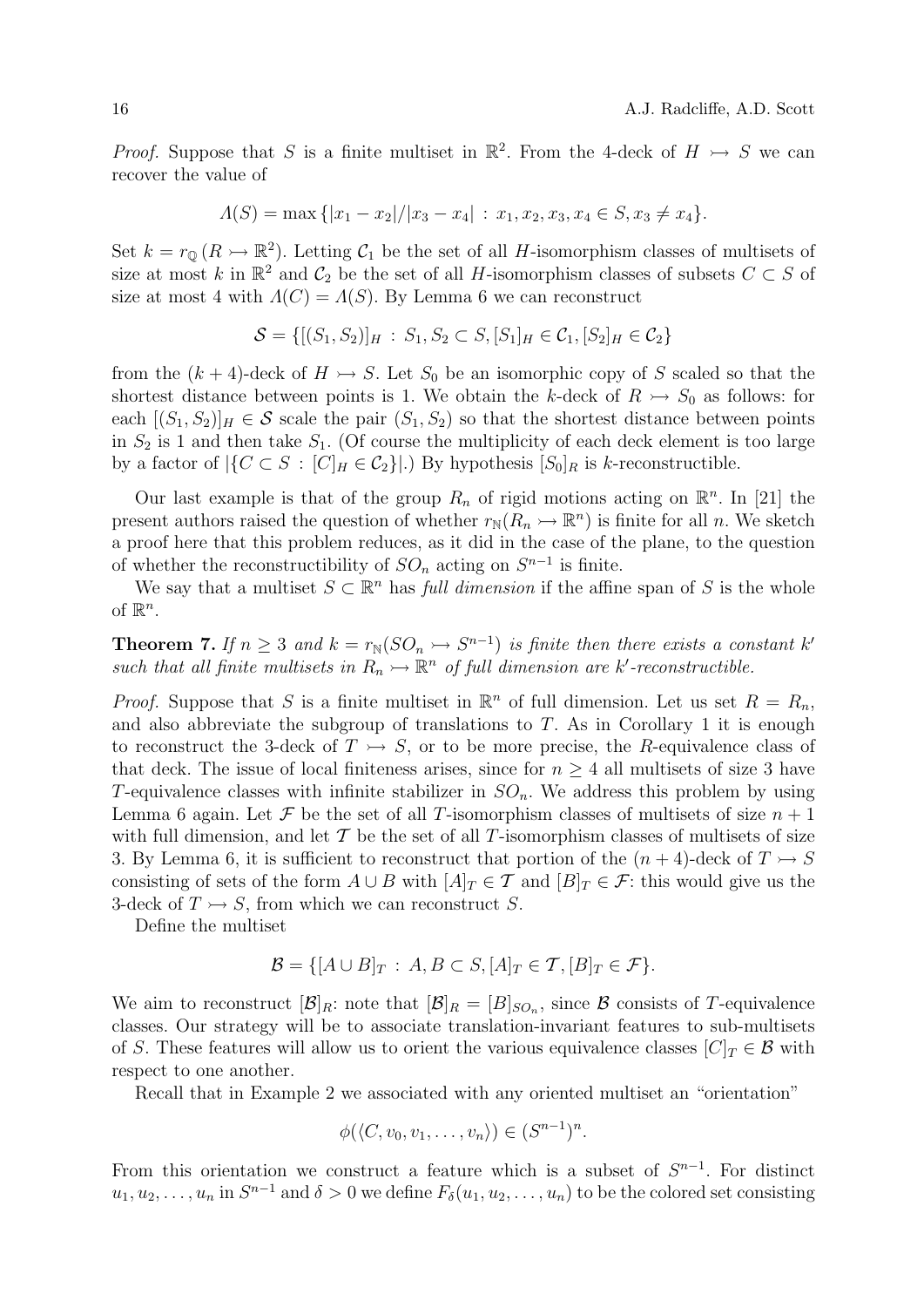of  $u_i$  with color i for  $1 \leq i \leq n$  and for each  $1 \leq i \leq j \leq n$ , two points of color 0 positioned along the shorter arc of the great circle from  $u_i$  to  $u_j$ : one point of color 0 is placed fraction δ of the way from  $u_i$  to  $u_j$ , the other is placed fraction  $\delta + \delta^2$  of the way. (Note that this is a set if  $\delta$  is sufficiently small; note also that  $F_{\delta}$  is only well defined provided no pair of the  $u_i$  is antipodal.)

Now let Y be the direct sum of many copies of  $SO_n \rightarrow S^{n-1}$ , one for each R-equivalence class of a multiset of size at most  $n + 4$ . The feature that we associate with an oriented subset  $\langle C, v_0, v_1, \ldots, v_n \rangle$  is the subset of Y consisting of  $F_\delta(\phi(\langle C, v_0, v_1, \ldots, v_n \rangle))$  in the component corresponding to  $[B]_R$ . Let F be the multiset of features arising from all allowed configurations in S. The Feature theorem then states that the k-deck of  $SO_n \rightarrow F$ can be reconstructed from the  $(n + 4)k$ -deck of  $R \rightarrow S$ . Since, by Theorem 2, neither direct sums nor coloring make reconstruction any harder, this means we can reconstruct  $[F]_{SO_n}$  from the same deck. Pick a representative  $F' \in [F]_{SO_n}$ . In the  $[C]_R$  component of  $F'$  we can determine, for  $\delta$  sufficiently small, which points labelled 1, say, go with which points labelled 2, etc. Thus from F' we can in fact determine all the orientations  $\phi(C')$ of subsets  $C'$  R-isomorphic to C. By our hypothesis concerning  $\phi$  this in turn determines  $[C']_T$  for all such subsets. Thus we have reconstructed the relevant portion of the  $(n+4)$ deck of  $T \rightarrow S'$ , where S' is some multiset R-isomorphic to S. By our earlier comment concerning Lemma 6 we are done.

**Corollary 3.** If  $r_N(SO_n \rightarrow S^{n-1})$  is finite then so is  $r_N(R_m \rightarrow \mathbb{R}^m)$  for all  $m \leq n$ .

*Proof.* We will show first that all full dimensional finite multisets in  $\mathbb{R}^m$  for  $m \leq n$  are uniformly finitely reconstructible. By Theorem  $7$  we know that there is some  $k'$  such that all full dimension finite multisets in  $\mathbb{R}^n$  are reconstructible from their k'-decks. We will show that all full dimensional multisets in  $\mathbb{R}^m$  are k'-reconstructible, for all  $m \leq n$ . Suppose S is a multiset in  $\mathbb{R}^m$  of full dimension, where  $m < n$ . Choose  $D \in \mathbb{R}$  with D larger than twice the largest distance appearing in S. Now the k'-deck of  $S \times \{0, 1, D\}$  is straightforward to determine from the  $k'$ -deck of  $S$ , and hence, by downwards induction on  $m, S \times \{0, 1, D\}$  is reconstructible up to a rigid motion in  $\mathbb{R}^{m+1}$ . This is clearly sufficient to reconstruct S up to a rigid motion of  $\mathbb{R}^m$ .

Now suppose that S is a finite multiset not of full dimension in  $\mathbb{R}^m$ ,  $m \leq n$ . We can tell the dimension d of S from (at worst) its  $(n + 1)$ -deck. Without loss of generality we may assume that  $S \subset \mathbb{R}^d$ , and the 2k'-deck of  $R_m \rightarrow S$  can be interpreted as the 2k'-deck of  $I_d \rightarrow S$ . By the "pointwise" version of Theorem 4 and Corollary 2 we know that from this we can reconstruct the  $I_d$  isomorphism class of S. This in turn determines  $[S]_{R_m\rightarrow\mathbb{R}^m}$ .

The first open case in this area is the question of whether  $r_N(R_3 \rightarrow \mathbb{R}^3) < \infty$ . By the result above this reduces to the question of whether the reconstructibility of  $SO_3 \rightarrow S^2$ is finite.

## References

- 1. László Babai. Automorphism groups, isomorphism, reconstruction. In Handbook of combinatorics, Vol. 1, 2, pages 1447–1540. Elsevier, Amsterdam, 1995.
- 2. J. A. Bondy. A graph reconstructor's manual. In Surveys in combinatorics, 1991 (Guildford, 1991), pages 221–252. Cambridge Univ. Press, Cambridge, 1991.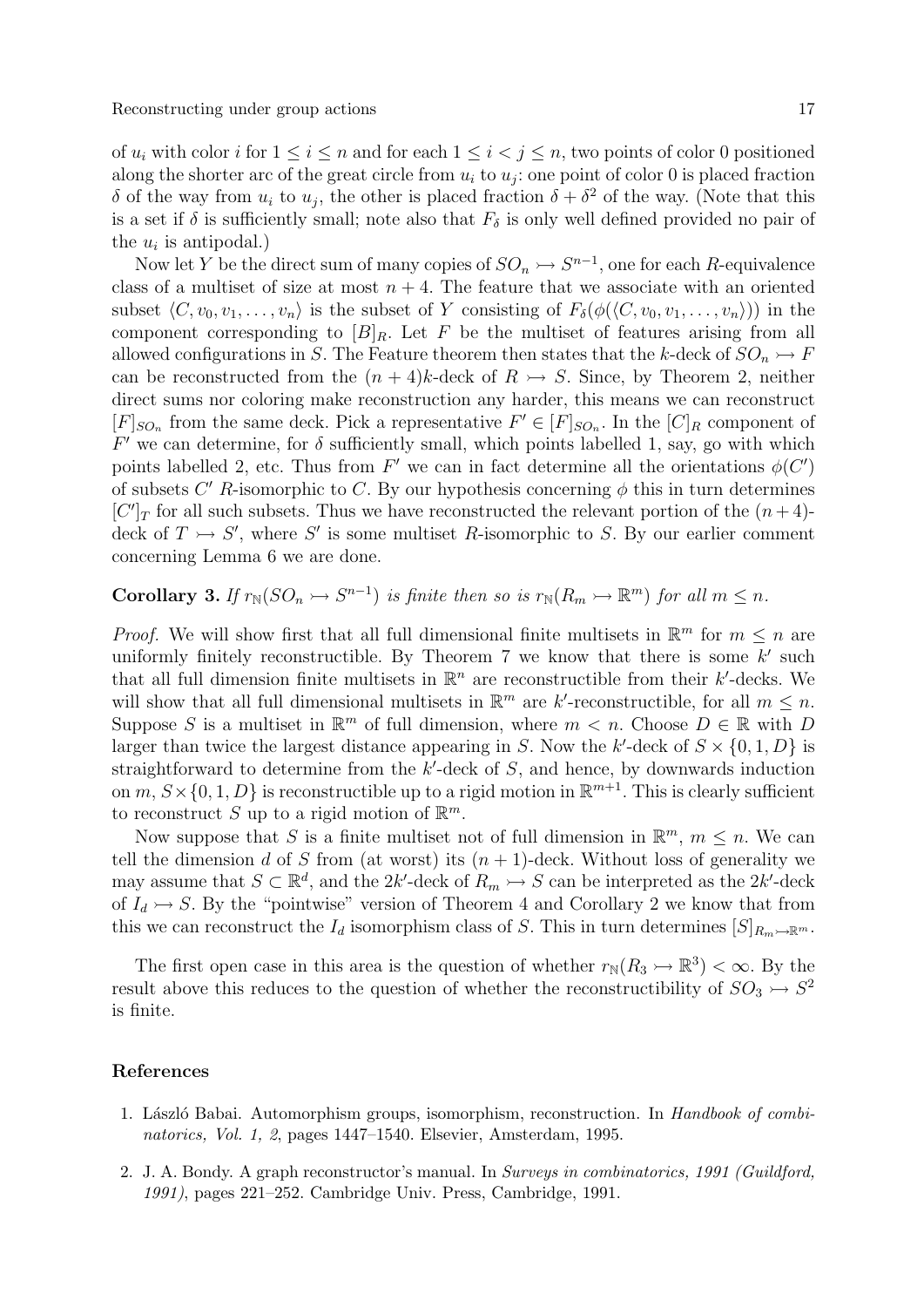- 3. J. A. Bondy and R. L. Hemminger. Graph reconstruction—a survey. J. Graph Theory, 1(3):227–268, 1977.
- 4. Thomas H. Brylawski. Reconstructing combinatorial geometries. In Graphs and combinatorics (Proc. Capital Conf., George Washington Univ., Washington, D.C., 1973), pages 226–235. Lecture Notes in Math., Vol. 406. Springer, Berlin, 1974.
- 5. Thomas H. Brylawski. On the nonreconstructibility of combinatorial geometries. J. Combinatorial Theory Ser. B, 19(1):72–76, 1975.
- 6. Peter J. Cameron. Some open problems on permutation groups. In Groups, combinatorics & geometry (Durham, 1990), pages 340–350. Cambridge Univ. Press, Cambridge, 1992.
- 7. Peter J. Cameron. Stories about groups and sequences. Des. Codes Cryptogr., 8(3):109–133, 1996. Corrected reprint of "Stories about groups and sequences" [Des. Codes Cryptogr. 8 (1996), no. 1-2, 109–133; MR 97f:20004a.
- 8. Peter J. Cameron. Stories from the age of reconstruction. Congr. Numer., 113:31–41, 1996. Festschrift for C. St. J. A. Nash-Williams.
- 9. F. Harary. On the reconstruction of a graph from a collection of subgraphs. In Theory of Graphs and its Applications (Proc. Sympos. Smolenice, 1963), pages 47–52. Publ. House Czechoslovak Acad. Sci., Prague, 1964.
- 10. Paul J. Kelly. On Isometric Transformations. PhD thesis, University of Waterloo, 1942.
- 11. Paul J. Kelly. A congruence theorem for trees. Pacific J. Math., 7:961–968, 1957.
- 12. W. L. Kocay. A family of nonreconstructible hypergraphs. J. Combin. Theory Ser. B, 42(1):46–63, 1987.
- 13. I. Krasikov and Y. Roditty. On a reconstruction problem for sequences. J. Combin. Theory Ser. A, 77(2):344–348, 1997.
- 14. Philip Maynard and Johannes Siemons. On the reconstruction of linear codes. J. Combin. Des., 6(4):285–291, 1998.
- 15. Philip Maynard and Johannes Siemons. On the reconstruction index of permutation groups: semiregular groups. Preprint, 2000.
- 16. V. B. Mnukhin. Reconstruction of the k-orbits of a permutation group. Mat. Zametki, 42(6):863–872, 911, 1987.
- 17. V. B. Mnukhin. The k-orbit reconstruction and the orbit algebra. Acta Appl. Math., 29(1- 2):83–117, 1992. Interactions between algebra and combinatorics.
- 18. V. B. Mnukhin. The k-orbit reconstruction for abelian and Hamiltonian groups. Acta Appl. Math., 52(1-3):149–162, 1998. Algebra and combinatorics: interactions and applications  $(Königstein, 1994).$
- 19. C. St. J. A. Nash-Williams. The reconstruction problem. In Lowell W. Beineke and Robin J. Wilson, editors, *Selected topics in graph theory*, pages 205–236. Academic Press Inc. [Harcourt Brace Jovanovich Publishers], London, 1978.
- 20. C. St. J. A. Nash-Williams. Reconstruction of infinite graphs. Discrete Math., 95(1-3):221– 229, 1991. Directions in infinite graph theory and combinatorics (Cambridge, 1989).